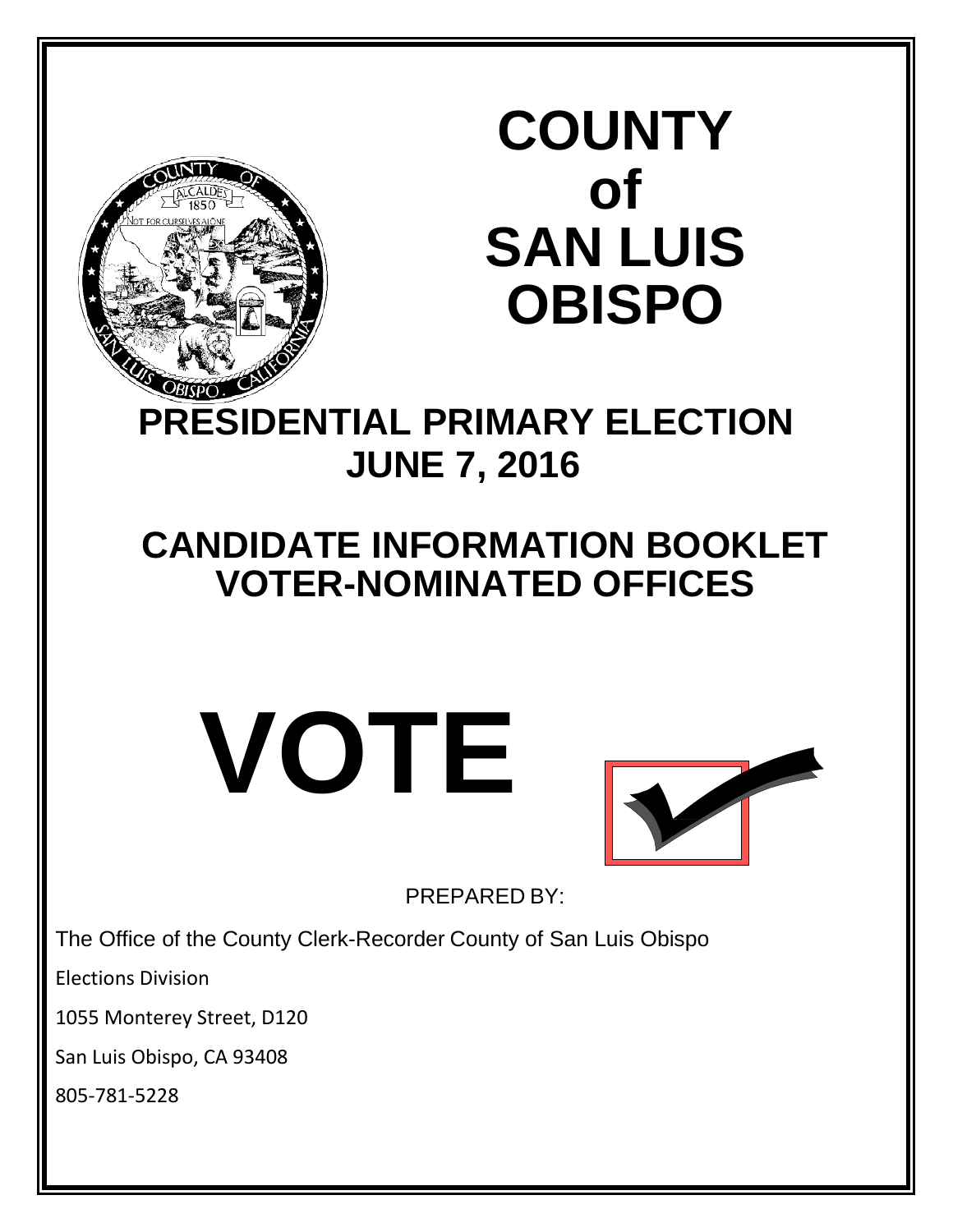# **TABLE OF CONTENTS**

| <u>PAGE</u> | TITLE                                                       |
|-------------|-------------------------------------------------------------|
| 3           | <b>Setting Appointments</b>                                 |
| 4           | <b>Important Dates for Candidates</b>                       |
| 5           | Terms, Qualifications, Filing Fees & Signature Requirements |
| 7           | Answers to Questions about Filing for Multiple Offices      |
| 7           | Candidate Filing                                            |
| 8           | Write-In and Independent Candidates                         |
| 9           | <b>Ballot Names and Designations</b>                        |
| 15          | <b>Ballot Designation Worksheet</b>                         |
| 20          | Candidate's Statement of Qualifications/Deposit Amount      |
| 22          | Candidate's Statement Word Counting Guidelines              |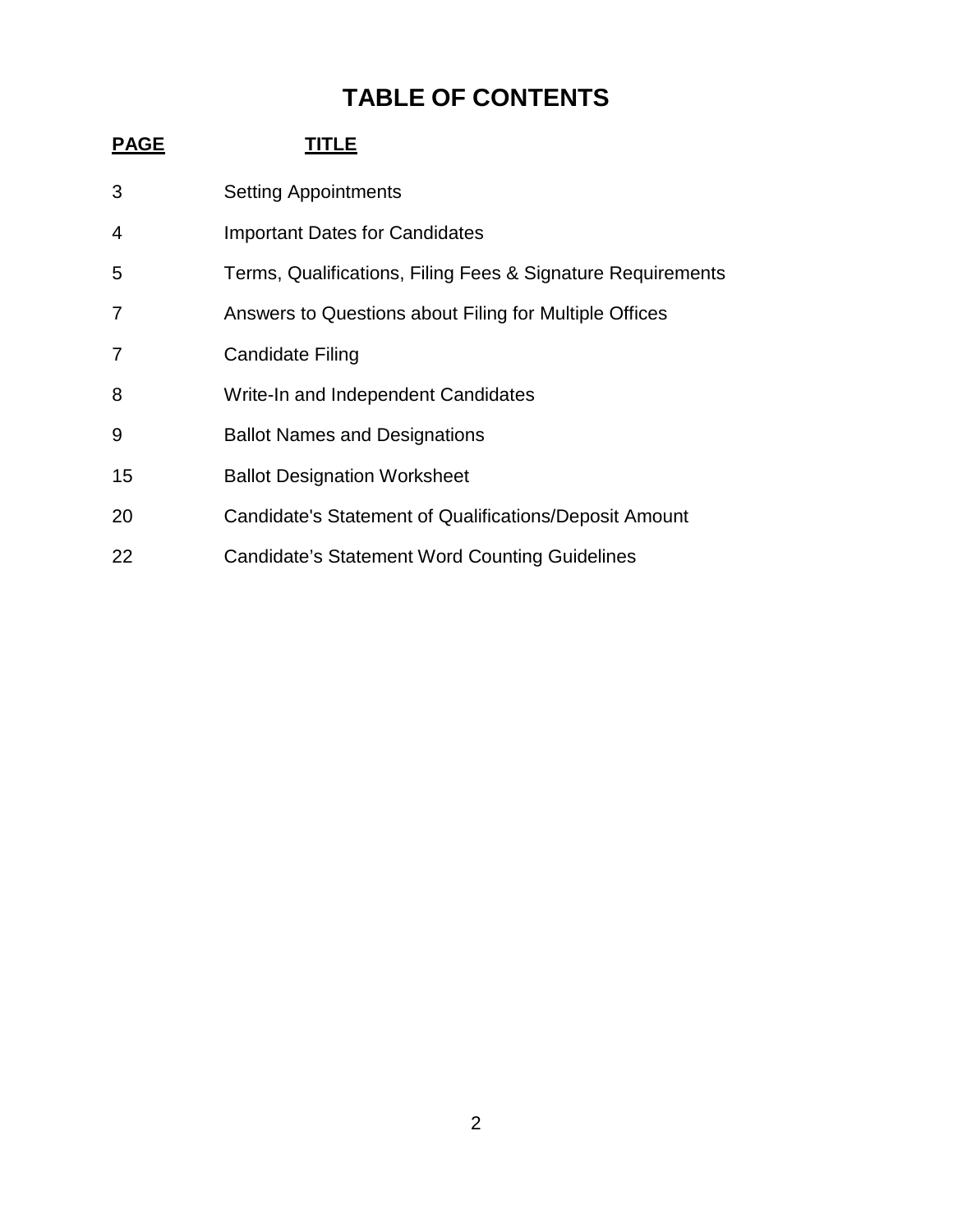# **\*\*ATTENTION CANDIDATES\*\***

**THE COUNTY CLERK-RECORDER'S OFFICE WOULD LIKE TO MAKE CANDIDATE FILING MORE EFFICIENT AND LESS HECTIC BY SETTING UP APPOINTMENTS FOR CANDIDATES TO TAKE OUT AND FILE NOMINATION DOCUMENTS.**

**PLEASE GIVE OUR OFFICE A CALL AT 781-5228 TO SET UP YOUR APPOINTMENT. AT THAT TIME WE WILL ASK YOU THE FOLLOWING QUESTIONS REGARDING YOUR CANDIDACY WHICH WILL ALLOW US TO HAVE MOST OF YOUR PAPERWORK COMPLETED WHEN YOU ARRIVE:**

- Name as Registered
- Name to Appear on Ballotsee page 10
- Residence Address
- Mailing Address
- Confidential Phone #
- Daytime Phone #
- Evening Phone #
- $\bullet$  Fax #
- Email Address
- Ballot Designation see pages 11-16 for information
- Office Sought

# **THANK YOU!**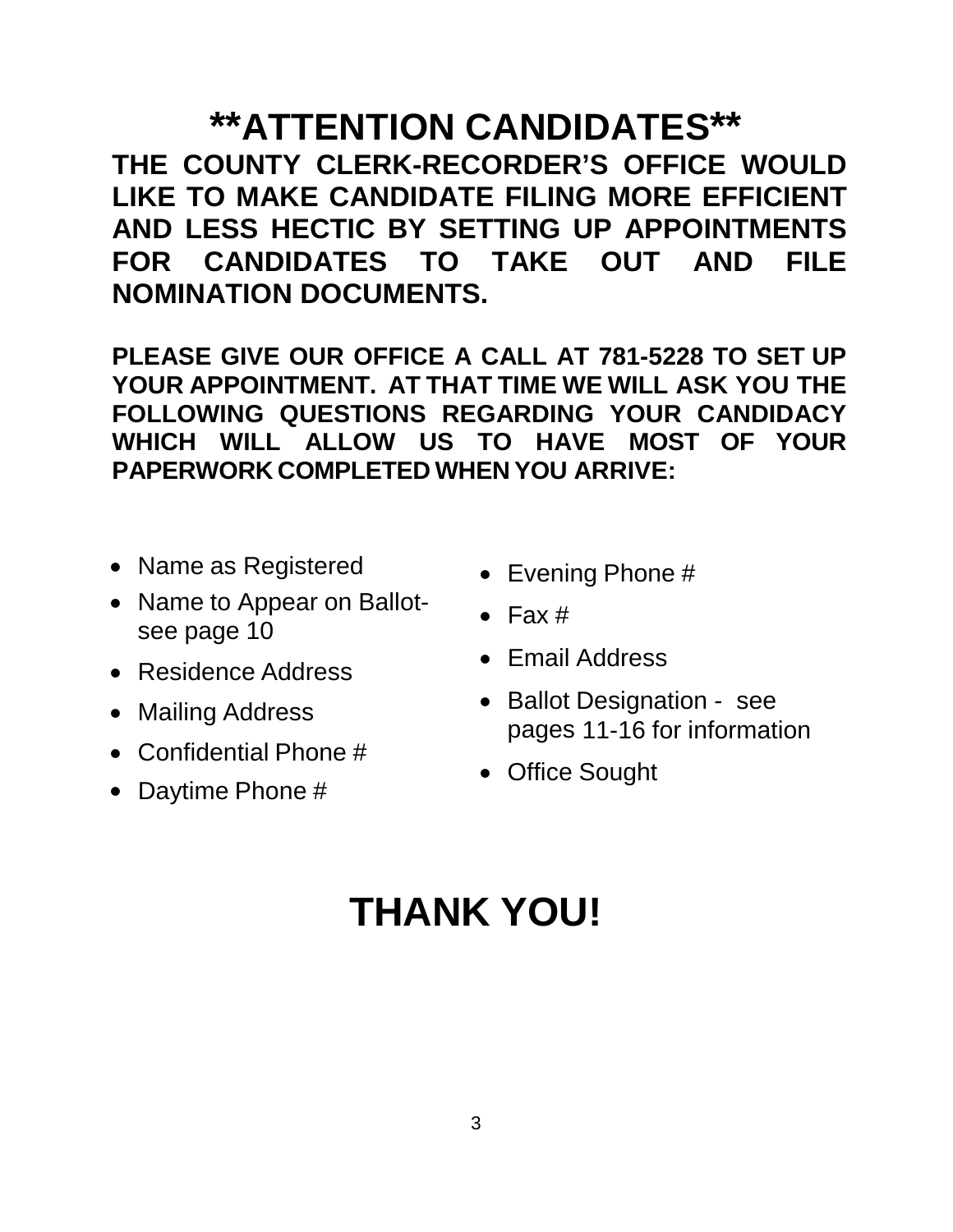## **JUNE 7, 2016 CONSOLIDATED PRESIDENTIAL PRIMARY ELECTION IMPORTANT DATES FOR CANDIDATES**

| <u>DATE</u>                            | <b>EVENT</b>                                                                                                                                                                                                                                 |
|----------------------------------------|----------------------------------------------------------------------------------------------------------------------------------------------------------------------------------------------------------------------------------------------|
| Jan 1* - Feb 25, 2016                  | Petition in lieu of filing fee period (Except for Judicial Candidates) EC<br>8106 (E-158 to E-103)                                                                                                                                           |
| Feb 1, 2016                            | Semi-Annual Campaign Disclosure Statement Filing Deadline. Gov<br>Code 84200, 84218 (* thru 12/31/15)                                                                                                                                        |
| Feb 15*-Mar 11, 2016                   | Nomination Period. Incumbents must file by March 11 <sup>th</sup> at 5:00PM.<br>EC 8070,8082. Please call the Elections Division at 781-5228 to<br>make an appointment. February 15 <sup>th</sup> is a County Holiday.                       |
| Mar 12 - Mar 16, 2016<br>Mar 14*, 2016 | Extension of Nomination Period (Non-Incumbents Only) (EC 8022 &<br>8024) DOES NOT APPLY WHERE THERE IS NO INCUMBENT<br>DUE TO TERM LIMITS OR REDISTRICTING (EC 8022)<br>Last Day to withdraw Candidate Statement of Qualifications by 5:00PM |
|                                        | for races closing March 11th (EC $13307(a)(3)$ )                                                                                                                                                                                             |
| Mar 17, 2016<br>April 28, 2016         | Random Alphabet Drawing EC13112<br>Pre-Election Campaign Statement Due Gov Code 84200.5, 84200.7(a)<br>(1/1/16 thru 4/23/16)                                                                                                                 |
| Apr 11 - May 24, 2016                  | Write-In Candidate Period (EC 8601)                                                                                                                                                                                                          |
| May 9, 2016                            | 29 Day Close of Registration - First day Vote by Mail Ballots are<br>available - Last day to register to vote in order to receive a Sample Ballot<br>& State Ballot Pamphlet (EC 3001, 3003)                                                 |
| May 23, 2016                           | 15 Day Close of Registration - Voters registering between May 9 <sup>th</sup> & 23 <sup>rd</sup><br>will receive notification of their polling place, but will not receive any<br>other voter information. (EC 2102, 2107)                   |
| May 26, 2016                           | Pre-Election Campaign Statement Due (Gov Code 84200.5, 84200.7(a))<br>4/24/16 thru 5/21/16                                                                                                                                                   |
| May 31, 2016                           | Last Day for Elections Office to mail Vote by Mail Ballots to voters.<br>EC3001                                                                                                                                                              |
| <b>June 7, 2016</b>                    | Election Day. Polls open at 7:00am and close at 8:00pm.                                                                                                                                                                                      |
| <b>July 7, 2016</b>                    | <b>Complete Official Canvass</b>                                                                                                                                                                                                             |
| August 1, 2016*                        | Semi-Annual Campaign Statement Due                                                                                                                                                                                                           |

<sup>•</sup> The period covered by any statement begins on the day after the closing date of the last statement filed. Or January 1, if no previous statement has been filed. If a filing deadline falls on a weekend or a holiday, it is moved to the next business day.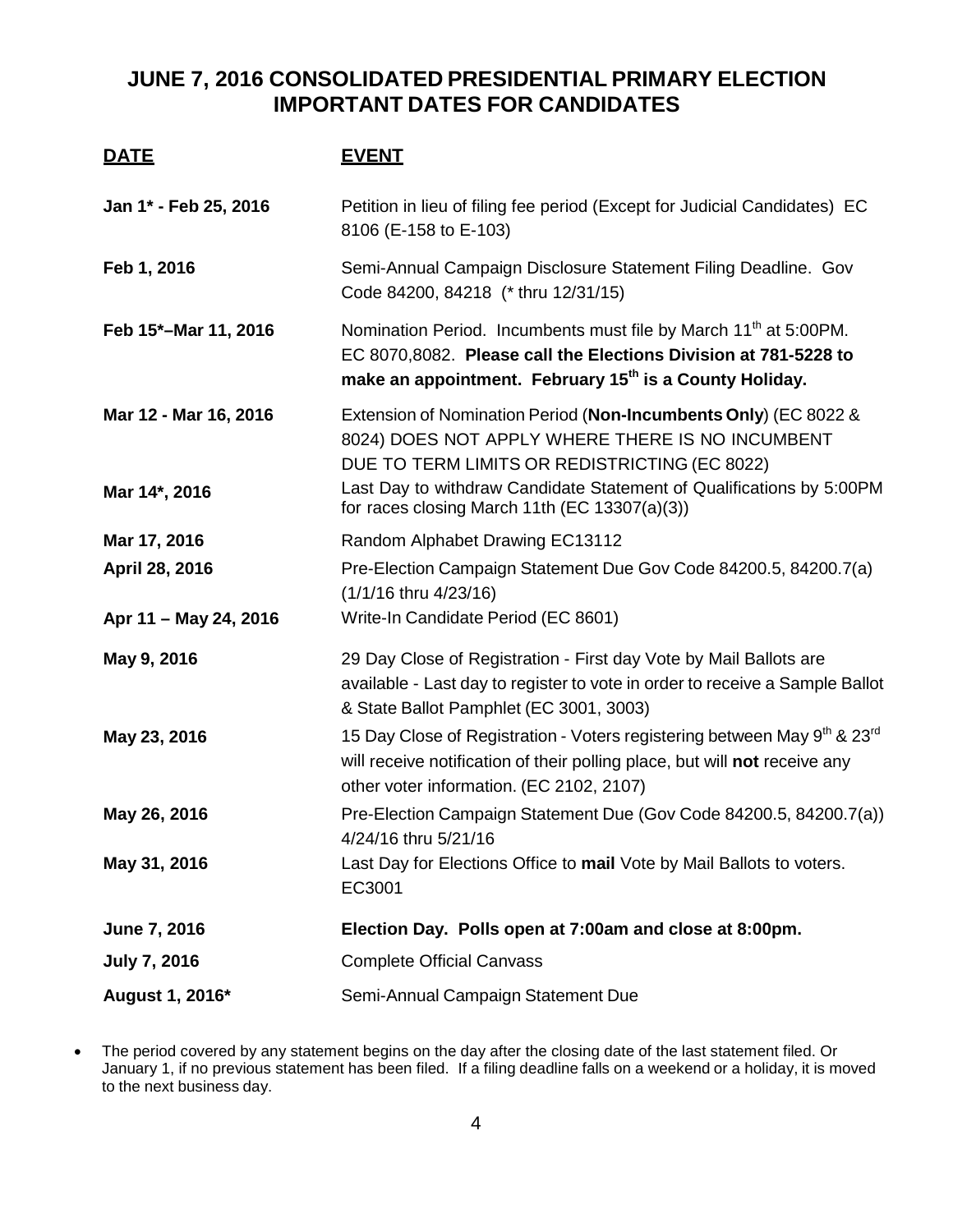## **JUNE 7, 2016, CONSOLIDATED PRIMARY ELECTION PARTISAN OFFICES, TERMS AND QUALIFICATIONS**

| <b>OFFICE</b>               | <b>TERM</b> | <b>TERM</b><br><b>BEGINS</b> | <b>INCUMBENT/PARTY</b><br><b>AFFILLIATION</b> | <b>QUALIFICATIONS</b>                                                                                                 |
|-----------------------------|-------------|------------------------------|-----------------------------------------------|-----------------------------------------------------------------------------------------------------------------------|
| <b>FEDERAL</b>              |             |                              |                                               |                                                                                                                       |
| President/Vice<br>President | 4 years     | January 20,<br>2017          | Barack Obama/Joe<br>Biden (Democratic)        | At least 35 years of age;<br>natural-born citizen of<br>the United States; U.S.<br>resident for at least 14<br>vears. |

The office of President and Vice-President remain a Partisan/Party Nominated office under the California Constitution as amended by Proposition14 and SB6 in 2010. Candidates for the party nominated offices must meet the party qualifications set forth in Elections Code (E.C.) §6041, 6340, 6520,

6720. Only voters who are registered with the political party for which the candidate is seeking the nomination shall be allowed to vote for the office, unless the voter has declined to state a party preference and that political party notifies the Secretary of State that any voter who has declined to state a party preference shall be allowed to vote in that party's primary election.

| <b>OFFICE</b>                                                                 | <b>TERM</b> | <b>TERM</b><br><b>BEGINS</b>     | <b>INCUMBENT/PARTY</b><br><b>AFFILLIATION</b> | <b>QUALIFICATIONS</b>                                                                                                                                  |
|-------------------------------------------------------------------------------|-------------|----------------------------------|-----------------------------------------------|--------------------------------------------------------------------------------------------------------------------------------------------------------|
| <b>FEDERAL</b>                                                                |             |                                  |                                               |                                                                                                                                                        |
| <b>United States</b><br>Senator                                               | 6 Years     | January 3,<br>2017<br>12:00 Noon | <b>Barbara Boxer</b><br>(Democratic)          | At least 30 years of age;<br>U.S. citizen for at least 9<br>years; resident of the<br>state when elected.                                              |
| <b>United States</b><br>Representative in<br>Congress-24th<br><b>District</b> | 2 Years     | January 3,<br>2017<br>12:00 Noon | Lois Capps<br>(Democratic)                    | At least 25 years of age;<br>registered voter; U.S.<br>citizen for at least 7<br>years; resident of the<br>district when elected.                      |
| <b>STATE</b>                                                                  |             |                                  |                                               |                                                                                                                                                        |
| <b>State Senator</b><br>17th Senate                                           | 4 Years     | December 5,<br>2016              | <b>Bill Monning</b><br>(Democratic)           | U.S. citizen; registered<br>voter in the district at the<br>time nomination papers<br>issued; may<br>not<br>are<br>serve for more than two<br>terms.   |
| Member of the<br>Assembly<br>35th District                                    | 2 Years     | December 5,<br>2016              | K.A. "Katcho"<br>Achadjian<br>(Republican)    | U.S. citizen; registered<br>voter in the district at the<br>time nomination papers<br>issued; may<br>not<br>are<br>serve for more than<br>three terms. |

## **VOTER-NOMINATED OFFICES, TERMS AND QUALIFICATIONS**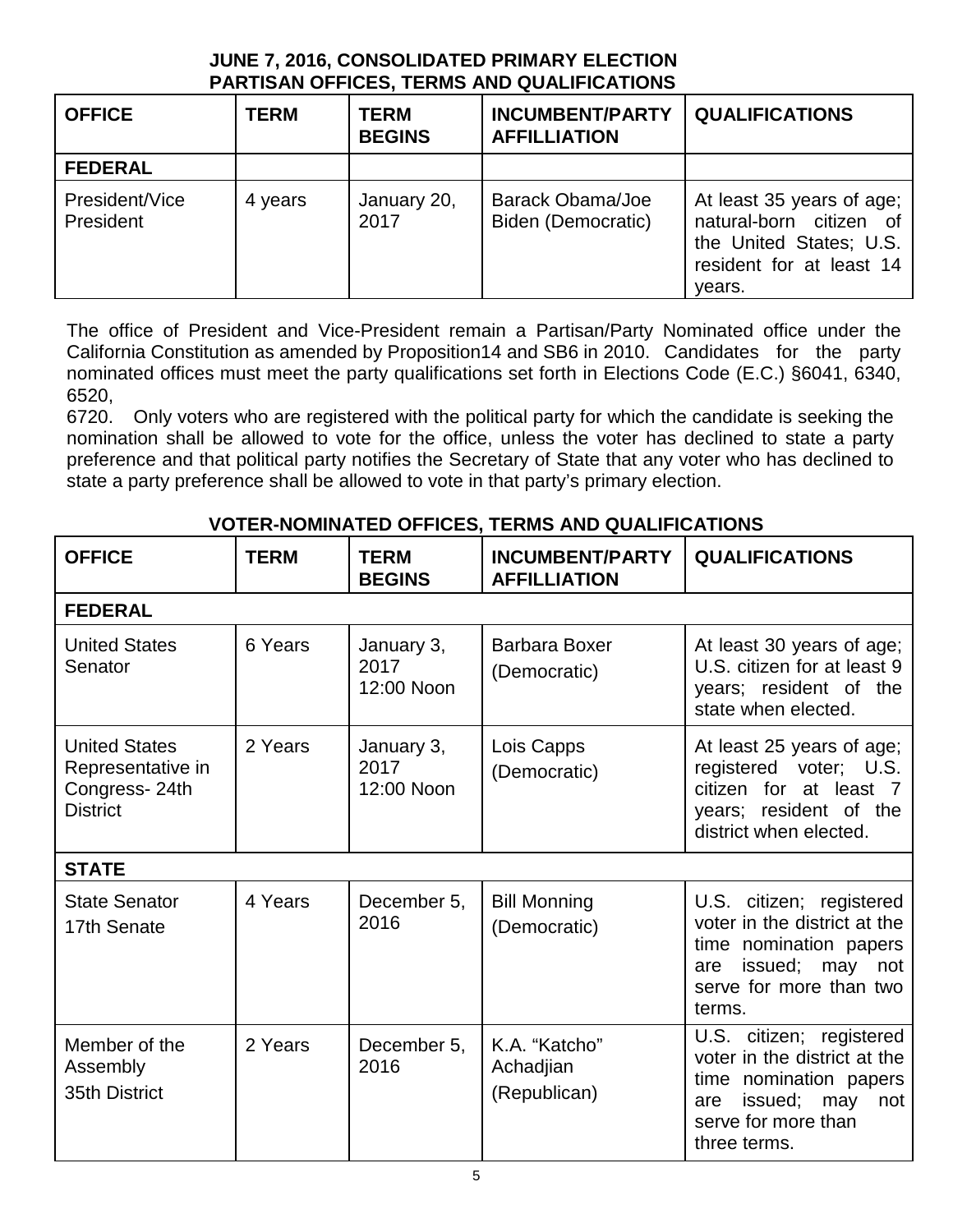### **CHANGES TO VOTER-NOMINATED OFFICES IN THE TOP-TWO PRIMARY** - Proposition 14 and SB6 (2010)

- $\circ$  Only the two candidates who receive the highest and second-highest number of votes cast at the primary shall appear on the ballots as candidates in the ensuing general election.
- o Political parties are no longer entitled to formally nominated candidates for voternominated offices at the primary election.
- o A candidate for nomination or election to a voter-nominated office may designate his or her party preference, or lack of party preference, and have that designation reflected on the primary and general election ballot.
- $\circ$  A candidate nominated for a voter-nominated office at the primary election is not the official nominee of any party at the ensuing general election.
- o No party is entitled to have a candidate with its party preference designation in the general election unless such candidate is one of the two candidates receiving the highest and second highest votes at the primary election.

## **FILING FEES, SIGNATURES IN-LIEU AND NOMINATION SIGNATURES Filing fees are calculated based on the annual salary for the office in effect on the first day to circulate petitions to gather signatures in lieu of filing fees.**

| <b>OFFICE</b>                                       | <b>SALARY</b> | <b>FILING</b><br><b>FEE</b> | <b>IN-LIEU</b><br><b>SIGNATURES</b> | <b>VALUE OF</b><br><b>EACH</b><br><b>SIGNATURE</b> | <b>NOMINATION</b><br><b>SIGNATURES</b><br>(EC 8062) |
|-----------------------------------------------------|---------------|-----------------------------|-------------------------------------|----------------------------------------------------|-----------------------------------------------------|
| U.S. Senator*                                       | \$174,000     | \$3,480<br>(2%)             | 10,000                              | \$0.348                                            | $65 - 100$                                          |
| Representative in<br>Congress 24 <sup>th</sup> Dist | \$174,000     | \$1,740<br>(1%)             | 3,000                               | \$0.58                                             | $40 - 60$                                           |
| State Senator 17th<br><b>District</b>               | \$100,113     | \$1,001.13<br>(1%)          | 3,000                               | 0.33371<br>$\mathbb{S}$                            | $40 - 60$                                           |
| Member of the<br>Assembly 35 <sup>th</sup> Dist     | \$100,113     | \$1,001.13<br>(1%)          | 1,500                               | 0.66742<br>\$                                      | $40 - 60$                                           |

**ALL FILING FEES FOR THE ABOVE REFERENCED OFFICES MUST BE PAID BY CHECK MADE PAYABLE TO THE SECRETARY OF STATE. IF THE CANDIDATE IS SUBMITTING SIGNATURES IN LIEU OF FILING FEES, THE AMOUNT SHALL STATE "NOT TO EXCEED (THE FILING FEE)". THE CORRECT AMOUNT WILL BE COMPLETED BY THE SECRETARY OF STATE ONCE THE FEE IS CALCULATED.**

**ALL FILING FEES RECEIVED BY THE SECRETARY OF STATE AND THE COUNTY CLERK ARE NON-REFUNDABLE.**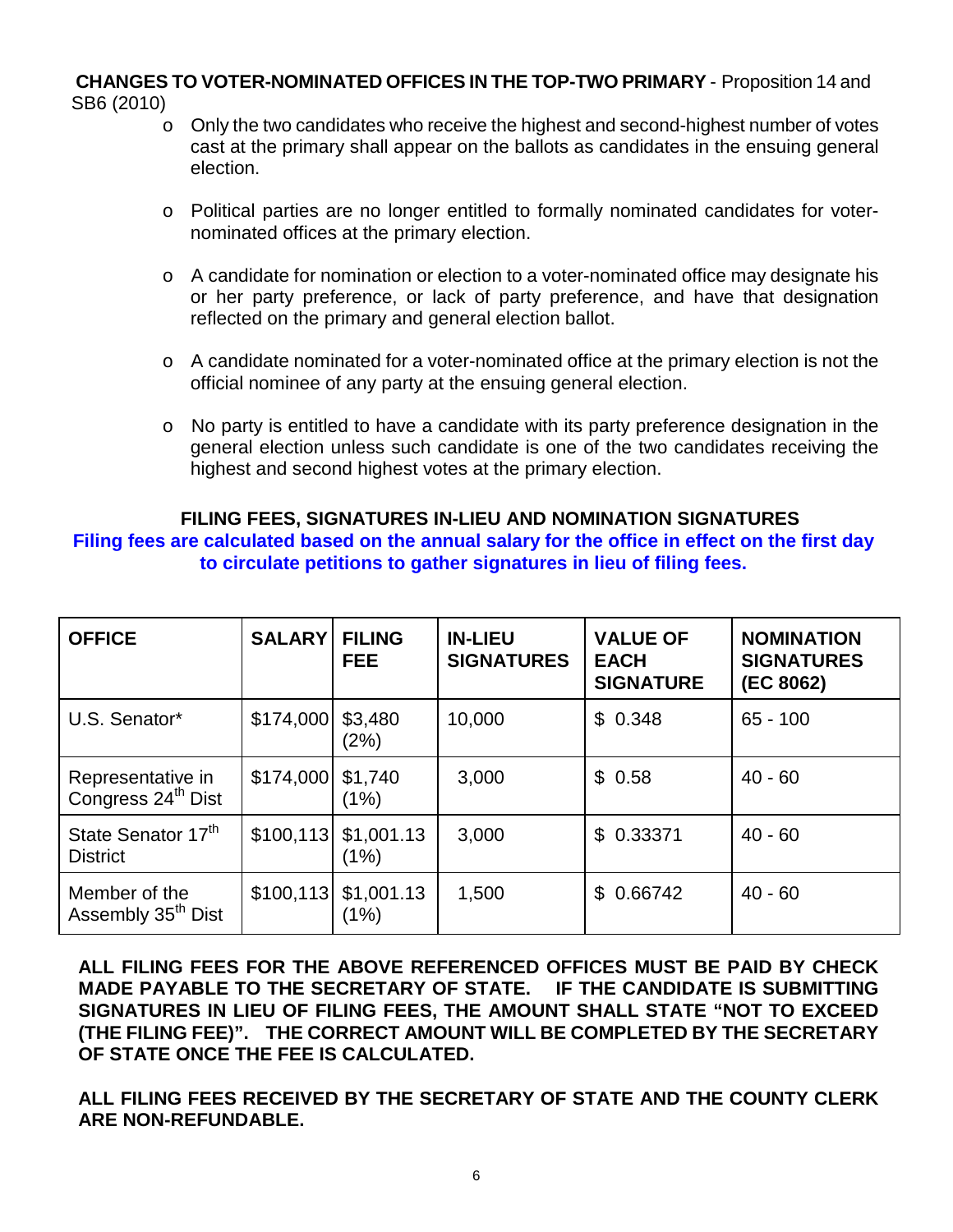## **CAN I FILE NOMINATION PAPERS FOR MORE THAN ONE OFFICE AT THE SAME ELECTION?**

Yes, with three exceptions:

- 1. **Primary Elections** Elections Code (E.C.) §8003(b) prohibits filing nomination papers in the direct primary for a party nomination and an independent nomination for the same office, or for more than one office at the same election. This prohibition does not apply to a party Central Committee. (Moore vs. Panish - California Supreme Court)
- 2. **School District Elections** E.C. §10603(c)(d) prohibits a person from filing nomination papers for more than one district office, including a county board of education office, at the same election. Except, if there is a proposal to form a unified school district on the same ballot as the election of governing board members of that district, any candidate for a position on the existing governing board may also file nomination papers for a position on the governing board for the proposed district.
- 3. **District Offices** E.C. §10510(b) prohibits a person from filing nomination papers for more than one district office or term of office for the same district at the same election.

## **IF I AM ELECTED, CAN I HOLD MORE THAN ONE OFFICE AT THE SAME TIME?**

This is a legal question which the County Clerk-Recorder cannot answer. The County Clerk-Recorder cannot refuse to issue nomination papers unless it is prohibited as stated in the first question above. A person's legal right to hold more than one office at the same time is governed by common law doctrine of incompatible offices. Government Code §1099 was added January 1, 2006 to codify this common law rule. This new section states: a) that an officer shall not simultaneously hold two public offices that are incompatible, as defined, and b) when two public offices are incompatible, a public officer shall be deemed to have forfeited the first office upon acceding to the second.

There are numerous court cases and attorney general opinions which address specific situations of incompatible offices. There is a list of case cites and copies of several of the opinions in the County Clerk-Recorder's Office that you may request; however, this is not an exhaustive list of all available information and you are advised to seek legal counsel to determine the incompatibility of the offices.

## **CANDIDATE FILING**

## **Petition In-Lieu of Filing Fee –** E.C.§ 8061, 8105, 8106

#### **File between the dates of January 1, 2016, and February 25, 2016**

A candidate may submit a petition containing signatures of registered voters in-lieu of paying the filing fee in order to run for office. The signatures submitted may cover all or a portion of the filing fee.

Circulators of petitions in-lieu shall be registered voters in the jurisdiction in which the candidate is to be voted upon. The circulator shall only serve in the county in which he or she resides. The circulator(s) shall complete the Affidavit of Circulator portion in their own hand. We will not accept for filing any petition in-lieu section unless the Affidavit of Circulator section is filled in completely. Petitions in-lieu shall be filed with the elections official of the county in which the petitions were circulated

That portion of the filing fee not covered by the signatures must be paid in full before the nomination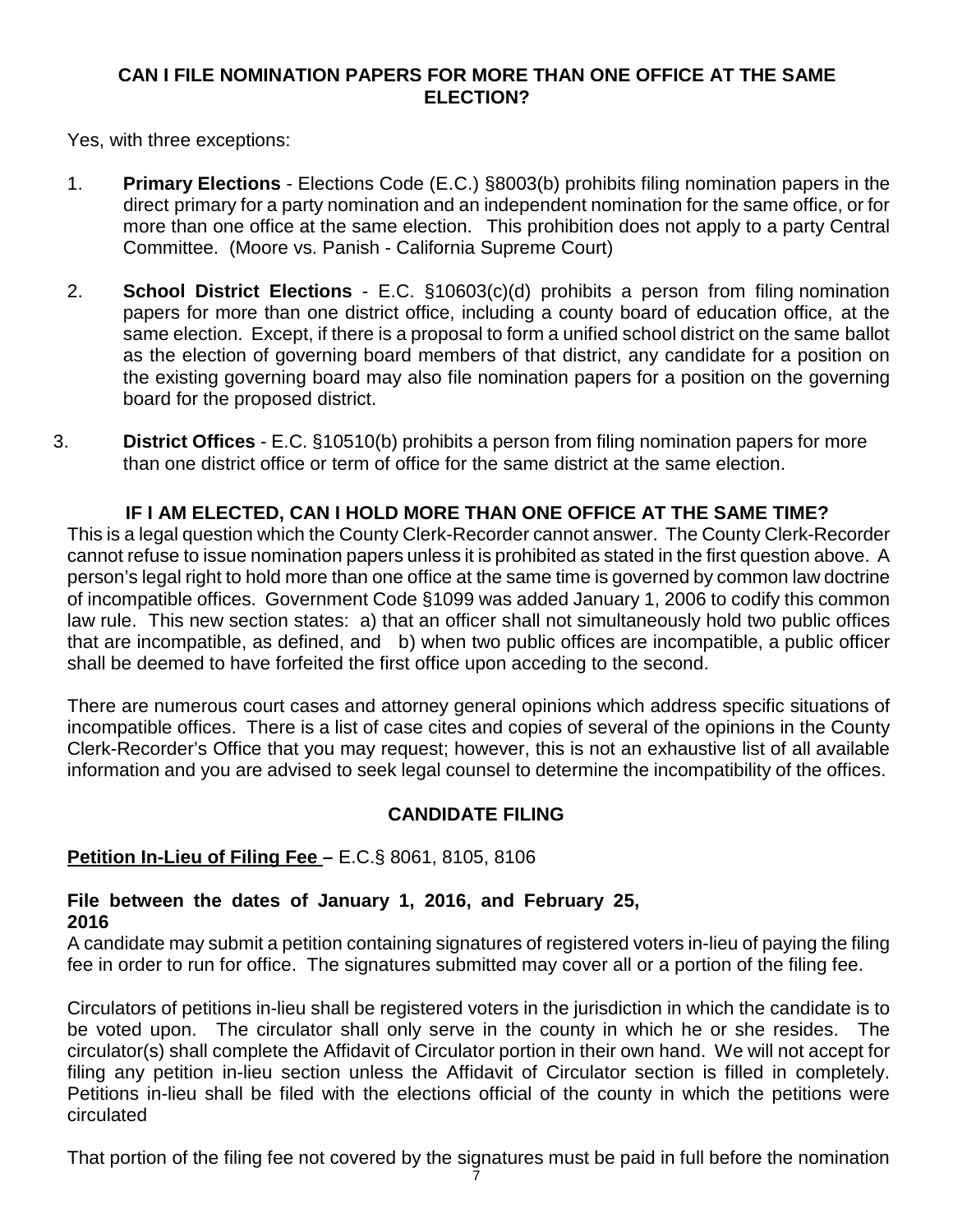documents may be filed. No additional signatures may be filed after the filing date, but supplemental signatures may be filed to replace signatures in the original filing that were found to be invalid.

Petition signers must fill in all required information in their own hand.

## **Petition In-Lieu of Filing Fee and/or Nomination Paper –** E.C. §8020, 8040-8041, 8061- 8062

If a candidate submits a petition in-lieu of filing fee, the candidate may request that all valid signatures appearing on the petition be counted toward the number of signatures required on the nomination paper. If the petition in-lieu of filing fee contains the requisite number of valid signatures required for the nomination paper, the candidate is not required to circulate and file a nomination paper. If the petition in-lieu of filing fee does not contain the requisite number of valid signatures required for the nomination paper the candidate may still circulate and file a nomination paper to be signed by qualified registered voters during the nomination period.

## **Declaration of Candidacy and Nomination Papers –** E.C. §8020, 8028, 8040-8041, 8060, 8105

#### **File between the dates of February 15, 2016, to March 11, 2016**

All candidates for offices at the presidential primary election must file a Declaration of Candidacy and Nomination Papers with the elections official. Candidates may file a Declaration of Candidacy for only one office, with the exception of party nominated central committee contests. If the candidate is out of the county during the Declaration of Candidacy period and is not able to be present in the office of the elections official, the candidate may, in a written statement signed and dated by the candidate, designate a person to pick up the Declaration of Candidacy form and deliver it to the candidate. The statement shall include language explaining that the candidate is aware that the Declaration of Candidacy must be properly executed and delivered to the elections official in the county of the candidate's residence no later than **5:00 p.m., Friday, March 11, 2016.**

Circulators of Nomination Papers shall be voters in the district or political subdivision in which the candidate is to be voted upon and shall complete the Affidavit of Circulator in their own hand. A nomination paper will not be accepted for filing unless the Affidavit of Circulator section is completed.

No more signers shall be secured for any candidate than the maximum number allowed. The nomination paper shall be filed with the elections official of the county in which the signers reside and are registered voters.

If the incumbent of the office does not file by March 11, 2016, the filing period will be extended until March 16, 2016, for any person **other than the incumbent** to file nomination documents. There shall be no extension of the filing period if the incumbent has already served the maximum number of terms permitted for that office or if there is no incumbent due to redistricting.

Note: February  $15<sup>th</sup>$  is a county holiday.

## **Write-In Candidates** – E.C. §8600 -8605

## **Primary Election - File between the dates of April 11, 2016, and May 24, 2016**

To be a write-in candidate a person must file a Statement of Write-In Candidacy and Nomination Papers with the requisite number of signatures as required for the office.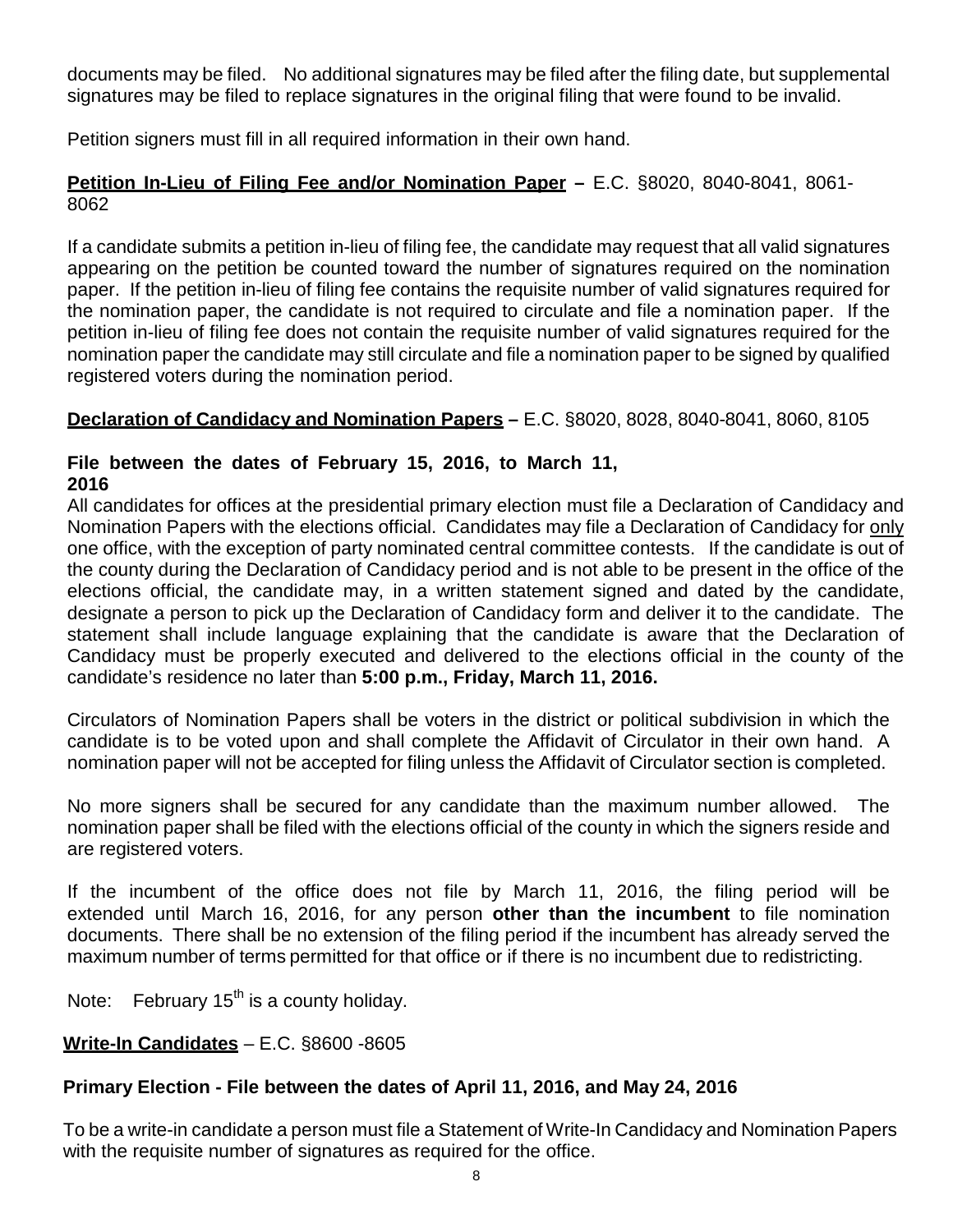There is no filing fee to be a write-in candidate.

Signers on the nomination papers shall be voters in the district or political subdivision in which the candidate is to be voted on.

In order to be nominated to any voter-nominated office at the Primary election, the write-in candidate must one of the candidates to receive the highest or second highest number of votes cast.

There is no provision for qualified write-in candidates in the General Election and if a person's name is written in, it will not be counted.

## **Independent Candidates at General Election** – E.C. §8300 -

8550

Candidates can only run using the independent nomination process if no candidate was nominated for that office at the primary election.

## **BALLOT NAMES AND DESIGNATIONS**

## **NAME ON BALLOT**

The candidate indicates on the Declaration of Candidacy how his/her name should appear on the ballot. This notation should be recognizable as the name under which the candidate is registered, though the two need not be identical. (Example: A candidate registered as "Jonathan William Smith" may use such variations as "John W. Smith", "John Smith", or "J. William (Bud) Smith".)

No title or degree may appear on the same line on a ballot as a candidate's name. E.C. §13106

## **RULES FOR PRINTING CANDIDATE'S NAMES ON BALLOTS**

Names of candidates shall be printed on the ballot in accordance with the following rules:

## **Local Candidates**

- **(1)** If the office is to be voted upon wholly within, but not throughout, one county, as in the case of Municipal, District, County Supervisor, and County Central Committee offices, the official responsible for conducting the election shall determine the order of names in accordance with the randomized alphabet as provided for in §13112. E.C. §13111(f)
- **(2)** If the office is to be voted on throughout a single county and there are not more than four Assembly Districts wholly or partly in the county, the County Elections Official shall determine the order of names in accordance with the randomized alphabet as provided for in §13112 for the First Supervisorial District. Thereafter, for each succeeding Supervisorial District, the name appearing first for each office in the last preceding Supervisorial District shall be placed last, the order of the other names remaining unchanged. E.C. §13111(g)
- **(3)** For the office of State Senator or Member of the Assembly, (if the district includes more than one county), each county shall conduct its own random alphabetical drawing and the candidates will be placed in that order on the ballot throughout the county. E.C §13111(i)

## **RANDOMIZED ALPHABET DRAWING**

The Secretary of State shall conduct a drawing of the letters of the alphabet, the result of which shall be known as a randomized alphabet. The procedure shall be as follows: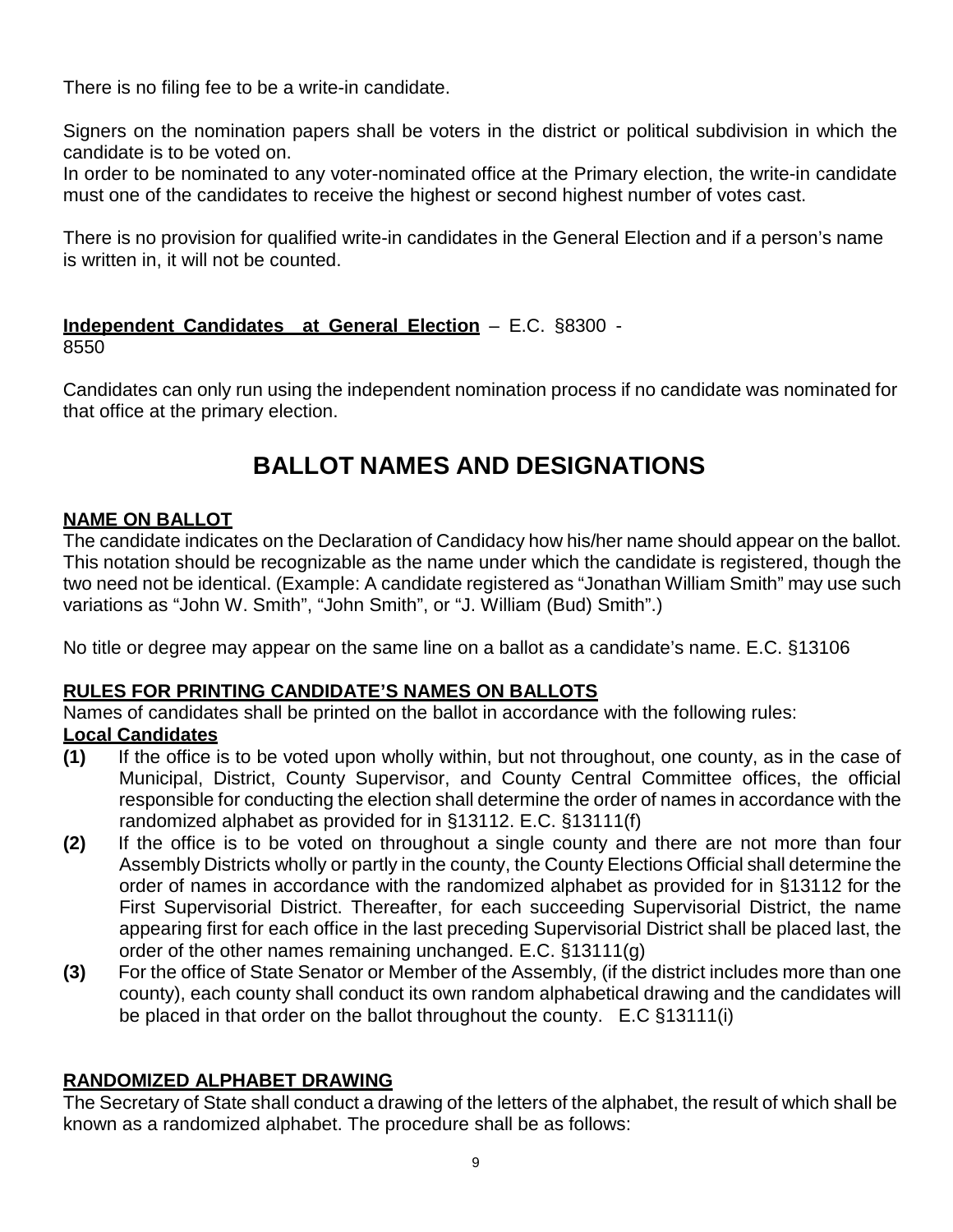Each letter of the alphabet shall be written on a separate slip of paper each of which shall be folded and inserted into a capsule. Each capsule shall be opaque and of uniform weight, color, size, shape, and texture. The capsules shall be placed in a container which shall be shaken vigorously in order to mix them thoroughly. The container then shall be opened and the letter on the slip of paper read aloud and written down. The resulting random order of letters constitutes the randomized alphabet which is to be used in the same manner as the conventional alphabet in determining the order of all candidates in all elections. For example, if two candidates with the surnames Campbell and Carlson are running for the same office, their order on the ballot will depend on the order in which the letters M and R were drawn in the randomized alphabet drawing. E.C. §13112

## **BALLOT DESIGNATION**

The ballot designation is the word or group of words that will appear on the ballot under the candidate's name, designating the principal profession, vocation, or occupation of the candidate. Acceptable ballot designations are governed by Elections Code Section 13107 and Secretary of State Regulations. All candidates (except candidates for Justice of the State Supreme Court or Court of Appeal) may choose a ballot designation to appear immediately under their name on the ballot. E.C §13107; Cal.Code of Regulations §20710-20719

**BALLOT DESIGNATION WORKSHEET:** In October of 2007, E.C. §13107.3 was added, requiring a ballot designation worksheet be completed and filed with the elections official *at the same time* that the candidate files his/her Declaration of Candidacy. The statute mandates that no designation will appear under the candidate's name on the ballot if the candidate fails to file the required ballot designation worksheet. E.C. §13107.3

## **The ballot designation must be chosen from one of the four categories below**:

(1) **ELECTIVE OFFICE**: Words designating the elective city, county, district, state, or federal office which the candidate holds at the time of filing the nomination documents to which he or she was elected by vote of the people, or to which he or she was appointed, in the case of a superior court judge.

**Example 1**: An acceptable ballot designation for an assembly representative from the 33rd Assembly District, pursuant to E.C. 13107, subdivision (a)(1), would be "Member of the Assembly, 33rd District."

**Example 2**: For local offices, a candidate who is currently in office as mayor may use the designation "Mayor, City of San Luis Obispo."

**Example 3**: Proposed ballot designations indicating a position of legislative leadership or leadership in another elected body, such as "Majority Leader of the California Senate," Speaker of the California State Assembly," or City of San Luis Obispo Mayor Pro Tem are not elective offices and therefore not allowed. However, they may, subject to the three-word limit, be considered as an occupation- see (4)

- (2) **INCUMBENT:** The word "incumbent" if the candidate is a candidate for the same office which he or she holds at the time of filing the nomination papers, and was elected to that office by a vote of the people, or, in the case of a superior or municipal court judge, was appointed to that office.
	- The term "incumbent" must be used as a noun. It shall not be used in conjunction with any other words, including any accompanying adjectives or modifiers, and must stand-alone.
	- **Impermissible designations** pursuant to E.C. §13107, subdivision (a)(2), would be "Incumbent Assemblymember, 33rd Assembly District" or "Incumbent City Councilmember".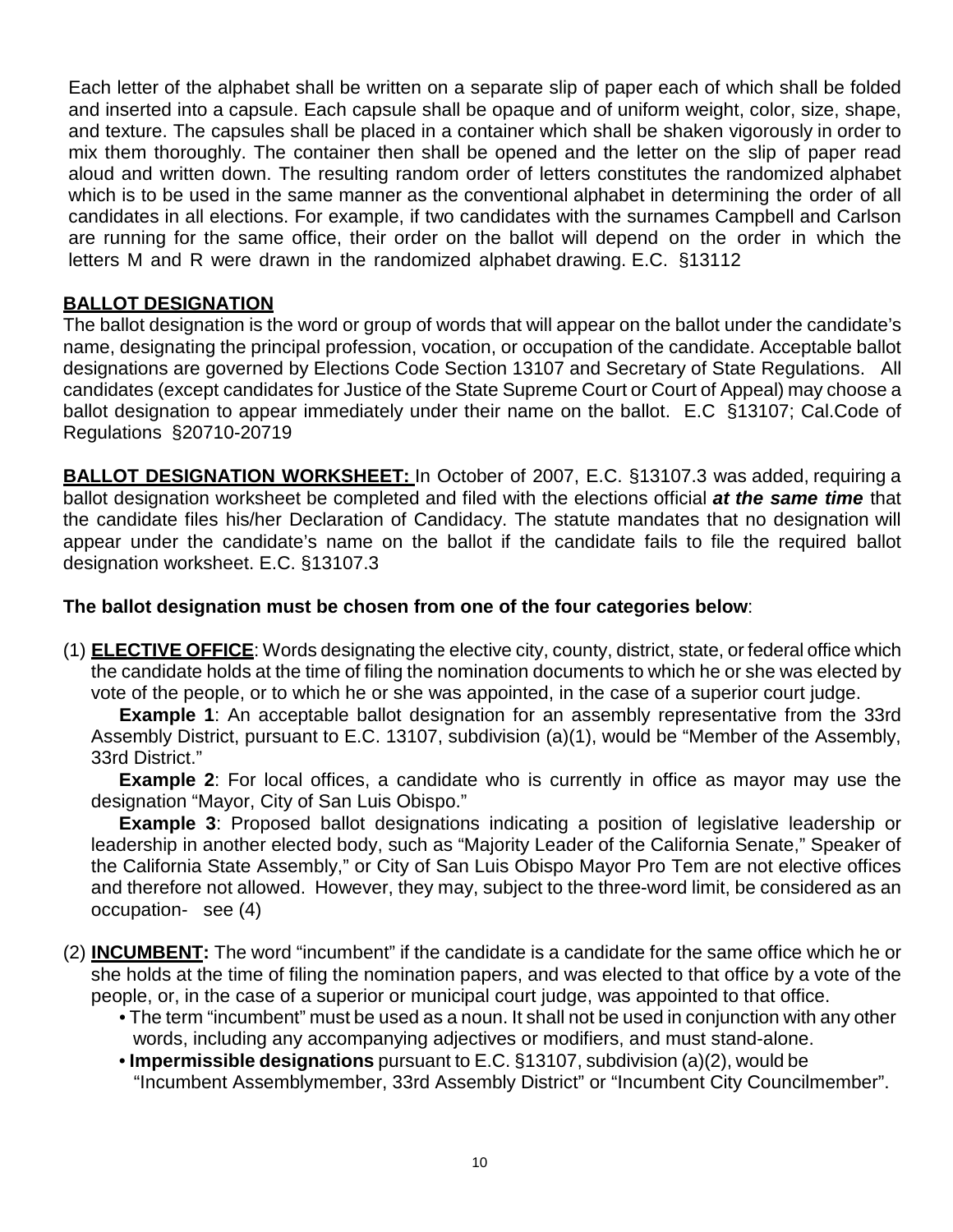(3) **APPOINTED INCUMBENT**: The phrase "appointed incumbent" if the candidate holds an office other than a judicial office by virtue of appointment, and the candidate is a candidate for election to the same office, or, if the candidate is a candidate for election to the same office or to some other office, the word "appointed" and the title of the office, subject to the three word limit in (4). In either instance, the candidate may not use the unmodified word "incumbent" or any words designating the office unmodified by the word "appointed."

• If an incumbent was appointed in lieu of an election because the number of candidates did not exceed the number required to be elected at the last election for that office, pursuant to E.C. §5326 & 5328 or §7228,7423,7673,10229 or 10515, the candidate is not required to use "appointed".

(4) **3-WORD PROFESSION/OCCUPATION/VOCATION:** No more than three words designating either the current principal professions, vocations, or occupations of the candidate, or the principal professions, vocations, or occupations of the candidate during the calendar year immediately preceding the filing of nomination documents.

**DEFINITIONS** of some of the above terms as they are used in E.C. §13107, subdivision (a)(3), are defined as follows:

**"Profession"** means a field of employment requiring special education or skill and requiring knowledge of a particular discipline. Examples of an acceptable designation of a "profession," as defined in this subdivision, include, but are not limited to, "attorney," "physician," "accountant," "architect," and "teacher."

**"Occupation"** means the employment in which one regularly engages or follows as the means of making a livelihood. Examples of an acceptable designation of an "occupation," as defined in this subdivision include, but are not limited to, "rancher," "restaurateur," "retail salesperson," "manual laborer," "construction worker," "computer manufacturing executive," "military pilot," "secretary," and "police officer."

**"Vocation"** means a trade, a religious calling, or the work upon which a person, in most but not all cases, relies for his or her livelihood and spends a major portion of his or her time. Examples of an acceptable designation of a "vocation," as defined in this subdivision include, but are not limited to, "minister," "priest," "mother," "father," "parent", "homemaker," "dependent care provider," "carpenter," "plumber," "electrician," and "cabinetmaker."

**"Principal"** as that term is used in this subdivision, means a substantial involvement of time and effort such that the activity is one of the primary, main or leading professional, vocational or occupational endeavors of the candidate. Involvement that is only nominal, pro forma, or titular in character does not meet the requirements of the statute.

• If a candidate holds a current and active license from the State of California to engage in a profession, vocation or occupation, the candidate is entitled to consider it one of his or her "**principal**" professions, vocations or occupations.

• A candidate may not claim such profession, vocation or occupation as one of his or her "**principal**" professions, vocations or occupations if (i) the candidate's licensure status is "inactive" at the time the candidate files his or her nomination document, or (ii) the candidate's license has been suspended or revoked by the agency issuing the license at the time the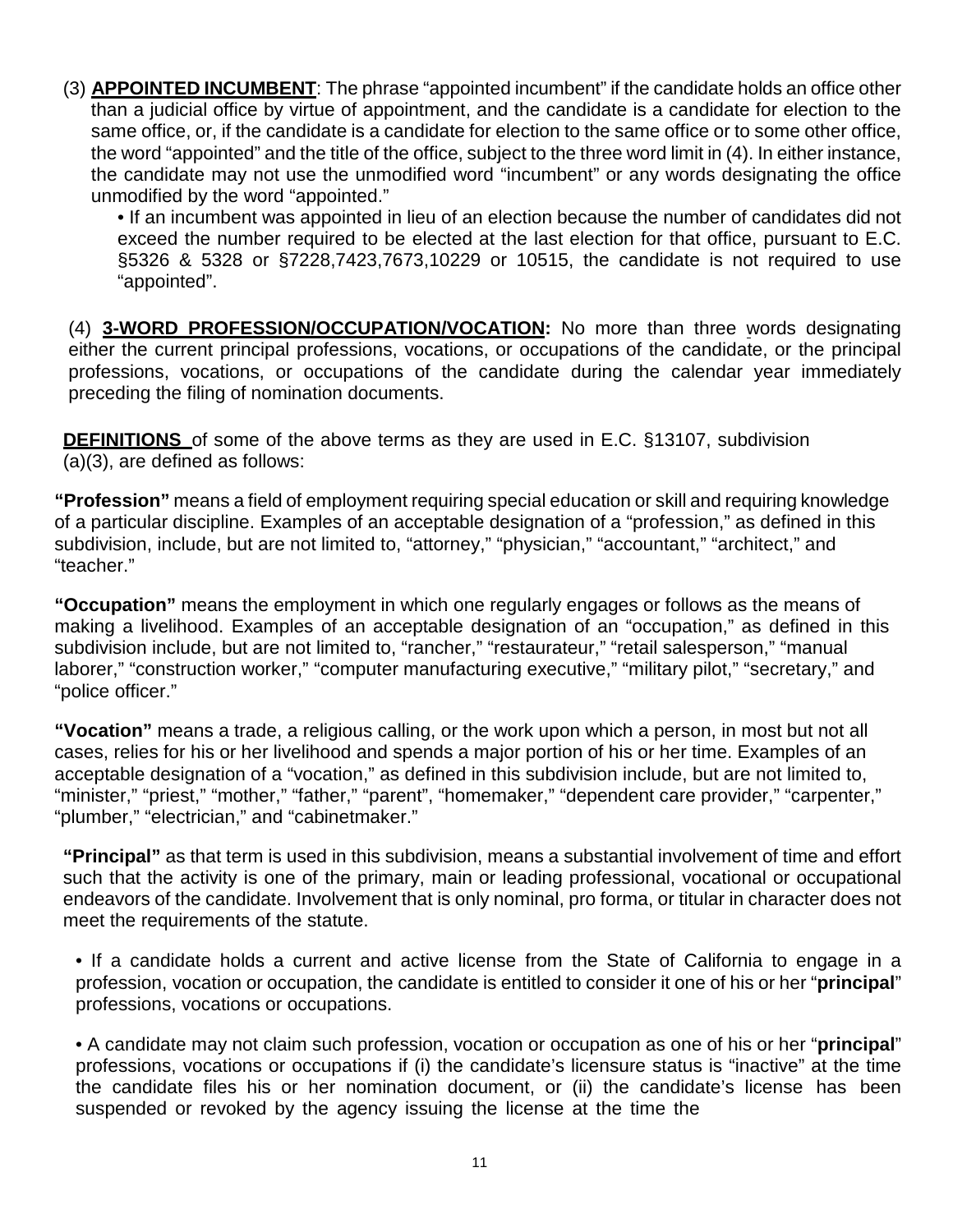candidate files his or her nomination documents.

• A candidate may designate **multiple principal professions**, vocations and/or occupations. If more than one profession, vocation or occupation is listed, it shall be separated by a slash ("/"). **Example**: An Assembly representative who happens to be a lawyer and rancher can use the designation "Legislator/Lawyer/Rancher".

• If a candidate proposes a ballot designation including multiple principal professions, vocations or occupations, the proposed ballot designation must comply with the following: Each such proposed profession, vocation or occupation must independently qualify as a "**principal**" profession, vocation or occupation, as that term is defined above.

**"Community Volunteer"** means a person who engages in an activity or performs a service for or on behalf of, without profiting monetarily, one of more of the following:

1) A charitable, educational, or religious organization as defined by the United States Internal Revenue Code §501(c)(3);

2) A governmental agency; or

3) An educational institution.

The activity or service must constitute substantial involvement of the candidate's time and effort such that the activity or service is the sole, primary, main or leading professional, vocational or occupational endeavor of the candidate, who is not engaged concurrently in another principal profession, vocation or occupation. Community Volunteer cannot be used in conjunction with any other Profession, Occupation or Vocation.

## **OTHER RULES**

• The proposed ballot designation shall be grammatically correct, generic, and all words must be spelled correctly.

• Hyphenated words that appear in any generally available standard reference dictionary, published in the United States at any time within the 10 calendar years immediately preceding the election for which the words are counted, shall be considered as one word. Each part of all other hyphenated words shall be counted as a separate word.

• Punctuation shall be limited to the use of a comma (e.g., District Attorney, San Luis Obispo County) and a slash (e.g., Legislator/Rancher/Physician), pursuant to subdivision (e) of this section. A hyphen may be used if, and only if, the use of a hyphen is called for in the spelling of a word as it appears in a standard reference dictionary of the English language.

• All California geographical names shall be considered to be one word and shall be limited to the names of cities, counties and states. The names of special districts and political subdivisions are not "geographical names." If the candidate desires, the geographical name may be used in the form of "City of…...," "County of……," or "….County."

• An acronym shall be counted as one word.

• A ballot designation may not comprise or include commercial identification information such as a trademark, service mark, trade name, or the specific name of a business, partnership, corporation, company, foundation, or organization.

•Examples of an improper use of commercial identification information include, but are not limited to; "Acme Company President," "Director, Smith Foundation," and "UCLA Professor."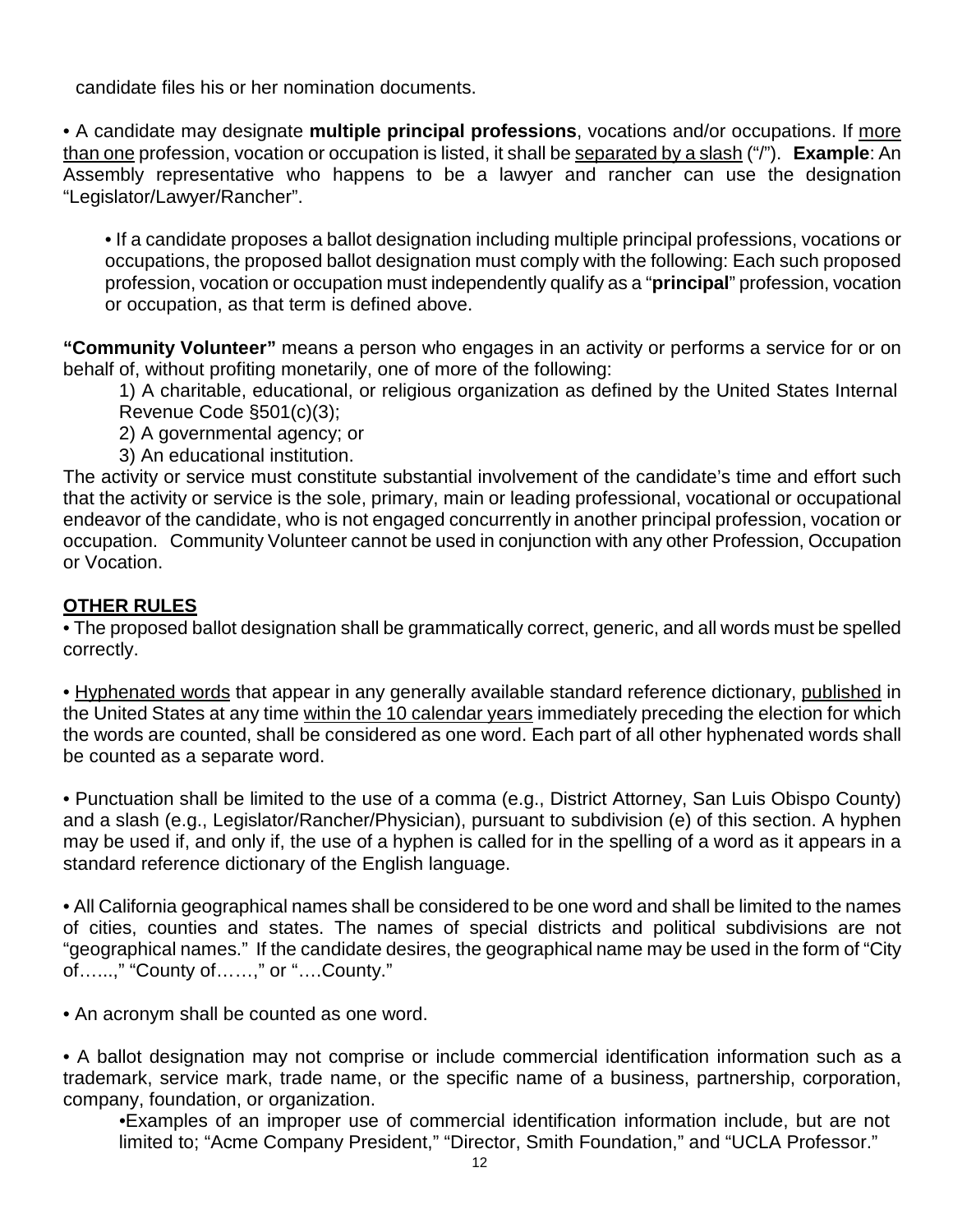## • **A candidate who does not want a ballot designation should indicate this in the space provided for ballot designation on the Declaration of Candidacy, by writing "NONE".**

## **DESIGNATIONS NOT ACCEPTED**

Neither the Secretary of State nor any other election official shall accept a designation of which any of the following would be true:

• It would **mislead** the voter.

• It would **suggest an evaluation** of a candidate: A laudatory adjective that would suggest an evaluation of the candidate's qualifications shall not be permitted. Examples of ballot designations usually considered to suggest an evaluation of a candidate, may include but are not limited to; "outstanding," "leading," "expert," "virtuous," "eminent," "senior," "emeritus," "specialist," "magnate," "best," "famous," "respected," "honest," and "prominent".

• It would suggest a **Status**: A status is a state, condition, social position or legal relation of the candidate to another person, persons, or the community as a whole. Examples of a status include, but are not limited to, "veteran," proponent," "reformer," "scholar," "founder," "philosopher," "philanthropist," "activist," "taxpayer," "husband," "wife," "patriot," "citizen," "appointee," and "advocate."

• It abbreviates the word "**retired**" or places it following any word or words that it modifies. Examples of impermissible ballot designations pursuant to E.C. §13107, subdivision(b)(3), include "Ret. Army General," "Navy Admiral, Retired" and "City Attorney, Retired."

 Generally, a **retired** status may be allowed if the candidate can demonstrate retirement. The following are examples of evidence supporting retired status:

- Served in the position being requested to be listed as retired from for more than 5 years;
- **IS collecting or eligible to collect retirement benefits/pension;**
- **IS 55 or more years old;**
- **EXECT:** Left the position voluntarily after serving a minimum of 5 years;
- If requesting the use of a retired public office designation, was not recalled from or did not fail to win that office or surrender it to run for another office in a previous election campaign;
- Has not had another more recent occupation;
- Retirement benefits are providing a principal source of income.

• It uses a word or prefix, such as "former" or "ex-," which means a **prior status**. The only exception is the use of the word "retired."

•Pursuant to E.C. §13107, subdivision (b)(4), examples of impermissible word or prefix designations implying prior status include, but are not limited to "Former Congressman," "Ex-Senator," and "Former Educator."

• Retired cannot be used in conjunction with another principal profession, occupation or vocation. For Example: Retired Educator/Salesperson

- It uses the name of any **political party**, whether or not it has qualified for the ballot.
	- "Democratic Party Chair", "Republican Central Committee Member", and "Socialist" are examples of unacceptable designations.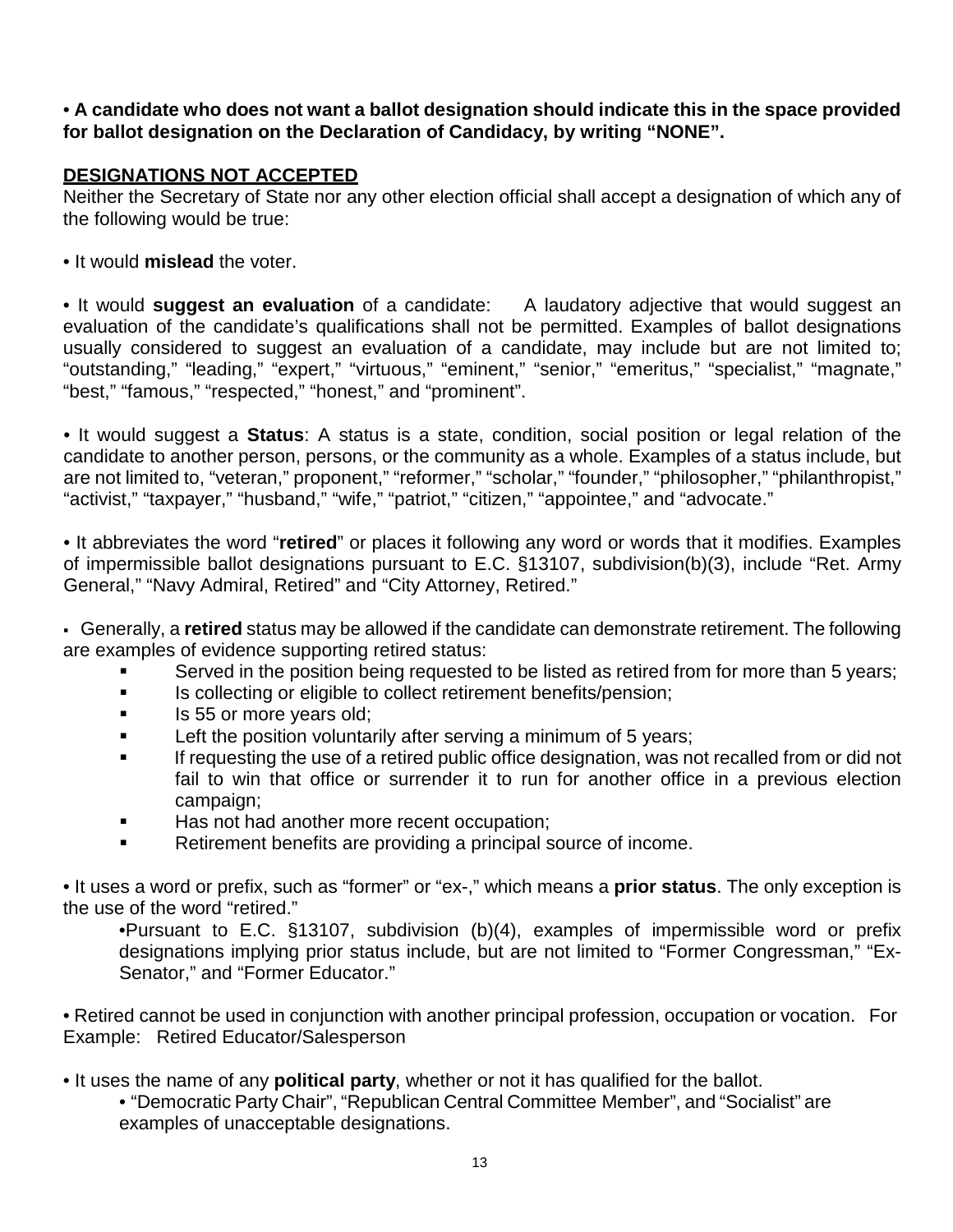• It uses a word or words referring to a **racial, religious, or ethnic** group.

If the candidate is a member of the clergy, the candidate may not make reference to his or her specific denomination. However, the candidate may use his or her clerical title as a ballot designation: for example, "Rabbi," "Pastor," "Minister," "Priest," "Bishop," "Deacon," "Monk," and "Nun."

•Examples of impermissible designations pursuant to E.C. §13107, subdivision ( b) (6), are "Indian Sculptor," "Latino Notary," "African-American Firefighter," "Christian Physician," and "Caucasian Policeman."

• It refers to any activity **prohibited by law**.

## **DESIGNATION REJECTED**

If, upon checking the ballot designation worksheet and accompanying nomination documents, the election official finds the designation to be in violation of any of the restrictions set forth in this section, the election official shall notify the candidate by registered or certified mail, return receipt requested, addressed to the mailing address appearing on the candidate's nomination documents.

**Note: It is important for the candidate to include a correct telephone number, facsimile number (if available) and mailing address on the ballot designation worksheet in order to expedite communication in the event the ballot designation is being questioned.**

1. The candidate shall, within three days from the date of receipt of the notice, appear before the election officer or, in the case of the Secretary of State, notify the Secretary of State by telephone, and provide an alternate designation.

2. In the event the candidate fails to provide an alternate designation, no designation shall appear after the candidate's name.

## **FORMAT, CHANGES, ETC.**

1. No designation given by a candidate shall be changed by the candidate after the final date for filing nomination documents, except as specifically requested by the election official.

2. The designation shall remain the same for all purposes of both Primary and General Election, unless the candidate, at least 98 days prior to the General Election, requests in writing a different designation which the candidate is entitled to use at the time of the request.

3. In all cases, words shall be printed in 8-point Roman uppercase and lowercase type **except** that, if the designation selected is so long that it would conflict with the space requirements of E.C. §13207 and 13211, the election official shall use a type size for the designation for each candidate for that office sufficiently smaller to meet these requirements.

## **BALLOT DESIGNATION BASIC TEST**

These questions will help determine if a ballot designation is acceptable:

- 1. Is it true?
- 2. Is it accurate?
- 3. If it is true and accurate, does it mislead?
- 4. Is it generic? (This means "IBM" is out, "Computer Company" is okay.)
- 5. Is it neutral? (This means not for or against.)
- 6. Is it how this person makes a living?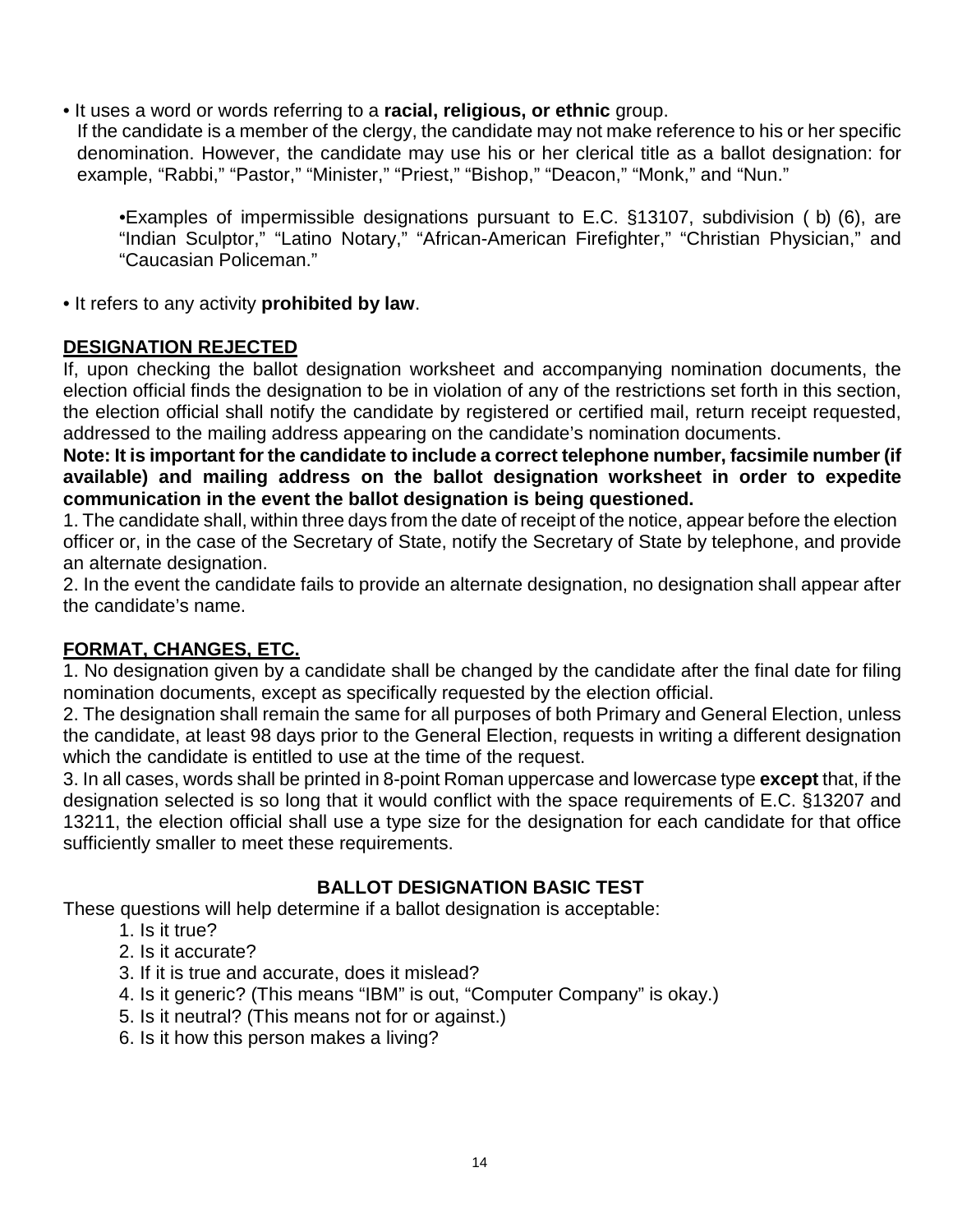## **Ballot Designation Worksheet**

Pursuant to California Elections Code Section 13107.3 and Section 20711 of the California Code of Regulations, this entire form **must be completed**, or it will not be accepted and you will **not** be entitled to a ballot designation. **DO NOT LEAVE ANY RESPONSE SPACES BLANK**. If information requested is not applicable, please write N/A in the space provided. Otherwise the information MUST be provided. Upon filing, this worksheet will be a public record.

| Candidate Name: <u>and the contract of the contract of the contract of the contract of the contract of the contract of the contract of the contract of the contract of the contract of the contract of the contract of the contr</u> |  |  |
|--------------------------------------------------------------------------------------------------------------------------------------------------------------------------------------------------------------------------------------|--|--|
|                                                                                                                                                                                                                                      |  |  |
|                                                                                                                                                                                                                                      |  |  |
|                                                                                                                                                                                                                                      |  |  |
|                                                                                                                                                                                                                                      |  |  |
|                                                                                                                                                                                                                                      |  |  |
|                                                                                                                                                                                                                                      |  |  |
|                                                                                                                                                                                                                                      |  |  |
|                                                                                                                                                                                                                                      |  |  |
|                                                                                                                                                                                                                                      |  |  |
|                                                                                                                                                                                                                                      |  |  |
|                                                                                                                                                                                                                                      |  |  |
| Proposed Ballot Designation: Law Communication Communication Communication Communication Communication Communication                                                                                                                 |  |  |
|                                                                                                                                                                                                                                      |  |  |
|                                                                                                                                                                                                                                      |  |  |

You may select as your ballot designation:

Attorney Information Candidate Informatio

Attorney Information 7

e

- (a) Your current principal profession(s), vocation(s), or occupation(s) [maximum total of three words, separated by a "/"]
- (b) The full title of the public office you currently occupy and to which you were elected
- (c) "Appointed [full title of public office]" if you currently serve by appointment in an elective public office and are seeking election to a different office
- (d) "Incumbent" if you were elected (or, if you are a Superior Court Judge, appointed) to your current public office and seek election to a new term
- (e) "Appointed Incumbent" if you were appointed to your current elective public office (other than Superior Court Judge) and seek election to a new term

In the space provided on the next page or on an attachment sheet, describe why you believe you are entitled to use the proposed ballot designation. Attach any documents or exhibits that you believe support your proposed ballot designation. If using the title of an elective office, attach a copy of your certificate of election or appointment. These documents will not be returned to you. **Do not submit originals**.

If your proposed ballot designation includes the word "volunteer," indicate the title of your volunteer position and the name of the entity for which you volunteer along with a brief description of the type of volunteer work you do and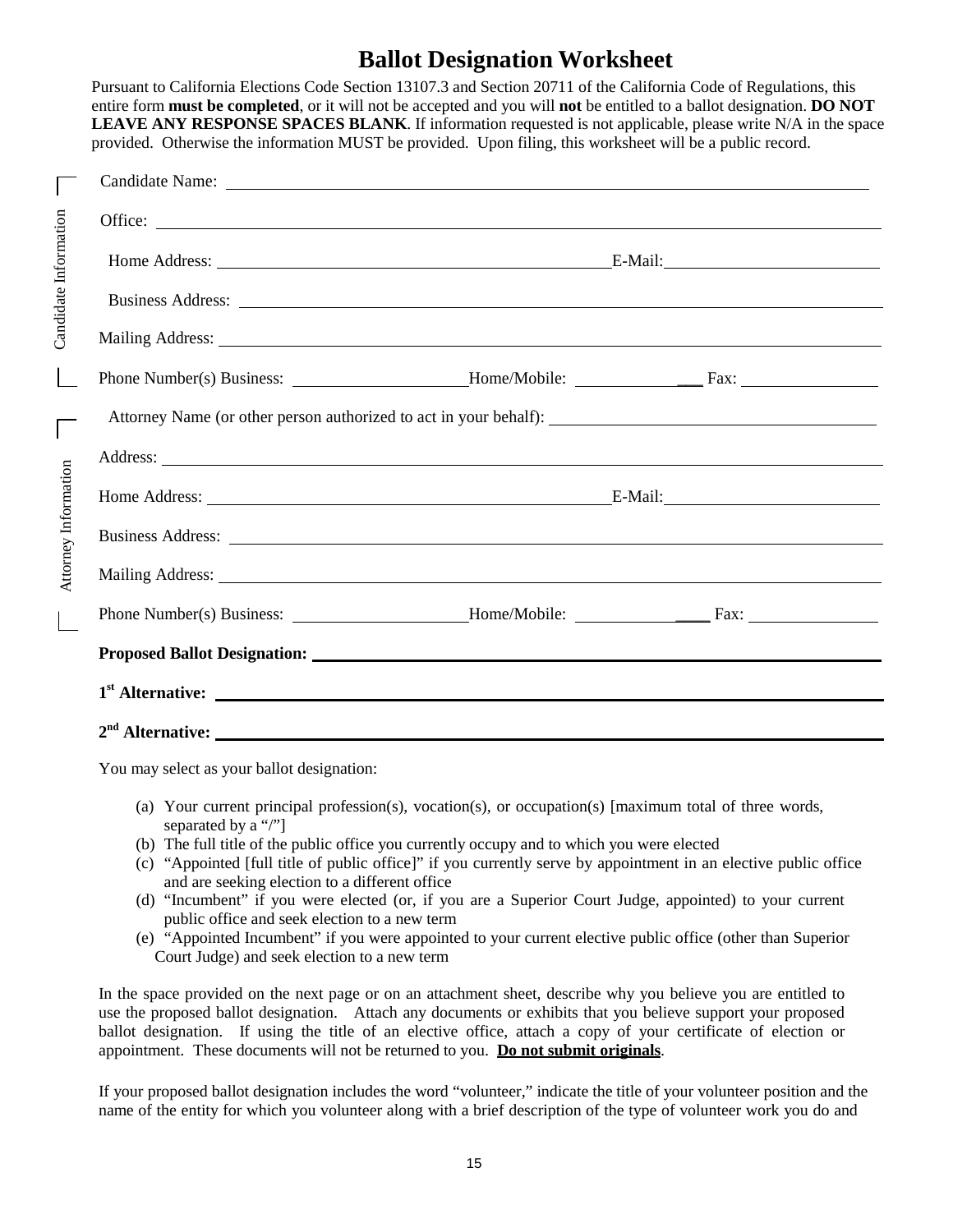approximate amount of time involved. You may only use the ballot designation "community volunteer" if you volunteer for a 501(c)(3) charitable, educational, or religious organization, a governmental agency or an educational institution. You may not use "community volunteer" together with another designation.

**Remember, it is your responsibility to justify your proposed ballot designation and to provide all requested details.** For your reference, attached are Elections Code Sections 13107 and 13107.3, and 2 California Code of Regulations (CCR) Section 20711. You may also wish to consult Elections Code Section 13107.5 ("community volunteer") and 2 CCR Sections 20712 - 20719 (found at [www.sos.ca.gov\)](http://www.sos.ca.gov/).

| Current or Most Recent Job Title: Start/End Dates:<br>Employer Name or Business: Manual Communication of the Business of The Communication of the Communication of the Communication of the Communication of the Communication of the Communication of the Communication of the Comm<br>Person(s) who can verify this information:<br>Before signing below, answer the following questions.<br>Does your proposed ballot designation:<br>Use only a portion of the title of your current elected office?<br>Yes<br>N <sub>0</sub><br>Use only the word "Incumbent" for an elective office (other than Superior Court Judge)<br>$\bullet$<br>to which you were appointed?<br>Yes<br>N <sub>o</sub><br>Use more than three total words for your principal professions, vocations or occupations?<br>Yes<br>N <sub>o</sub><br>$\bullet$<br>Suggest an evaluation of you, such as outstanding, leading, expert, virtuous, or eminent?<br>Yes<br>N <sub>0</sub><br>$\bullet$<br>Refer to a status (Veteran, Activist, Founder, Scholar), rather than a profession, vocation<br>$\bullet$<br>or occupation?<br>Yes<br>N <sub>0</sub><br>Abbreviate the word "retired"?<br>Yes<br>N <sub>o</sub><br>$\bullet$<br>Place the word "retired" after the words it modifies? Example: Accountant, retired<br>N <sub>o</sub><br>Yes<br>$\bullet$<br>Use any word or prefix (except "retired") such as "former" or "ex-" to refer to a former<br>$\bullet$<br>profession, vocation or occupation?<br>Yes<br>N <sub>0</sub><br>Use the word "retired" along with a current profession, vocation, or occupation?<br>$\bullet$<br>Example: Retired Firefighter/Teacher<br>Yes<br>N <sub>0</sub><br>Use the name of a political party or political body?<br>Yes<br>N <sub>0</sub><br>$\bullet$ | Justification for use of proposed ballot designation: ___________________________ |  |
|-----------------------------------------------------------------------------------------------------------------------------------------------------------------------------------------------------------------------------------------------------------------------------------------------------------------------------------------------------------------------------------------------------------------------------------------------------------------------------------------------------------------------------------------------------------------------------------------------------------------------------------------------------------------------------------------------------------------------------------------------------------------------------------------------------------------------------------------------------------------------------------------------------------------------------------------------------------------------------------------------------------------------------------------------------------------------------------------------------------------------------------------------------------------------------------------------------------------------------------------------------------------------------------------------------------------------------------------------------------------------------------------------------------------------------------------------------------------------------------------------------------------------------------------------------------------------------------------------------------------------------------------------------------------------------------------------------------------------------------------------------------------------------|-----------------------------------------------------------------------------------|--|
|                                                                                                                                                                                                                                                                                                                                                                                                                                                                                                                                                                                                                                                                                                                                                                                                                                                                                                                                                                                                                                                                                                                                                                                                                                                                                                                                                                                                                                                                                                                                                                                                                                                                                                                                                                             |                                                                                   |  |
|                                                                                                                                                                                                                                                                                                                                                                                                                                                                                                                                                                                                                                                                                                                                                                                                                                                                                                                                                                                                                                                                                                                                                                                                                                                                                                                                                                                                                                                                                                                                                                                                                                                                                                                                                                             |                                                                                   |  |
|                                                                                                                                                                                                                                                                                                                                                                                                                                                                                                                                                                                                                                                                                                                                                                                                                                                                                                                                                                                                                                                                                                                                                                                                                                                                                                                                                                                                                                                                                                                                                                                                                                                                                                                                                                             |                                                                                   |  |
|                                                                                                                                                                                                                                                                                                                                                                                                                                                                                                                                                                                                                                                                                                                                                                                                                                                                                                                                                                                                                                                                                                                                                                                                                                                                                                                                                                                                                                                                                                                                                                                                                                                                                                                                                                             |                                                                                   |  |
|                                                                                                                                                                                                                                                                                                                                                                                                                                                                                                                                                                                                                                                                                                                                                                                                                                                                                                                                                                                                                                                                                                                                                                                                                                                                                                                                                                                                                                                                                                                                                                                                                                                                                                                                                                             | Name(s)                                                                           |  |
|                                                                                                                                                                                                                                                                                                                                                                                                                                                                                                                                                                                                                                                                                                                                                                                                                                                                                                                                                                                                                                                                                                                                                                                                                                                                                                                                                                                                                                                                                                                                                                                                                                                                                                                                                                             |                                                                                   |  |
|                                                                                                                                                                                                                                                                                                                                                                                                                                                                                                                                                                                                                                                                                                                                                                                                                                                                                                                                                                                                                                                                                                                                                                                                                                                                                                                                                                                                                                                                                                                                                                                                                                                                                                                                                                             | Name(s)                                                                           |  |
|                                                                                                                                                                                                                                                                                                                                                                                                                                                                                                                                                                                                                                                                                                                                                                                                                                                                                                                                                                                                                                                                                                                                                                                                                                                                                                                                                                                                                                                                                                                                                                                                                                                                                                                                                                             |                                                                                   |  |
|                                                                                                                                                                                                                                                                                                                                                                                                                                                                                                                                                                                                                                                                                                                                                                                                                                                                                                                                                                                                                                                                                                                                                                                                                                                                                                                                                                                                                                                                                                                                                                                                                                                                                                                                                                             |                                                                                   |  |
|                                                                                                                                                                                                                                                                                                                                                                                                                                                                                                                                                                                                                                                                                                                                                                                                                                                                                                                                                                                                                                                                                                                                                                                                                                                                                                                                                                                                                                                                                                                                                                                                                                                                                                                                                                             |                                                                                   |  |
|                                                                                                                                                                                                                                                                                                                                                                                                                                                                                                                                                                                                                                                                                                                                                                                                                                                                                                                                                                                                                                                                                                                                                                                                                                                                                                                                                                                                                                                                                                                                                                                                                                                                                                                                                                             |                                                                                   |  |
|                                                                                                                                                                                                                                                                                                                                                                                                                                                                                                                                                                                                                                                                                                                                                                                                                                                                                                                                                                                                                                                                                                                                                                                                                                                                                                                                                                                                                                                                                                                                                                                                                                                                                                                                                                             |                                                                                   |  |
|                                                                                                                                                                                                                                                                                                                                                                                                                                                                                                                                                                                                                                                                                                                                                                                                                                                                                                                                                                                                                                                                                                                                                                                                                                                                                                                                                                                                                                                                                                                                                                                                                                                                                                                                                                             |                                                                                   |  |
|                                                                                                                                                                                                                                                                                                                                                                                                                                                                                                                                                                                                                                                                                                                                                                                                                                                                                                                                                                                                                                                                                                                                                                                                                                                                                                                                                                                                                                                                                                                                                                                                                                                                                                                                                                             |                                                                                   |  |
|                                                                                                                                                                                                                                                                                                                                                                                                                                                                                                                                                                                                                                                                                                                                                                                                                                                                                                                                                                                                                                                                                                                                                                                                                                                                                                                                                                                                                                                                                                                                                                                                                                                                                                                                                                             |                                                                                   |  |
|                                                                                                                                                                                                                                                                                                                                                                                                                                                                                                                                                                                                                                                                                                                                                                                                                                                                                                                                                                                                                                                                                                                                                                                                                                                                                                                                                                                                                                                                                                                                                                                                                                                                                                                                                                             |                                                                                   |  |
|                                                                                                                                                                                                                                                                                                                                                                                                                                                                                                                                                                                                                                                                                                                                                                                                                                                                                                                                                                                                                                                                                                                                                                                                                                                                                                                                                                                                                                                                                                                                                                                                                                                                                                                                                                             |                                                                                   |  |
|                                                                                                                                                                                                                                                                                                                                                                                                                                                                                                                                                                                                                                                                                                                                                                                                                                                                                                                                                                                                                                                                                                                                                                                                                                                                                                                                                                                                                                                                                                                                                                                                                                                                                                                                                                             |                                                                                   |  |
|                                                                                                                                                                                                                                                                                                                                                                                                                                                                                                                                                                                                                                                                                                                                                                                                                                                                                                                                                                                                                                                                                                                                                                                                                                                                                                                                                                                                                                                                                                                                                                                                                                                                                                                                                                             |                                                                                   |  |
|                                                                                                                                                                                                                                                                                                                                                                                                                                                                                                                                                                                                                                                                                                                                                                                                                                                                                                                                                                                                                                                                                                                                                                                                                                                                                                                                                                                                                                                                                                                                                                                                                                                                                                                                                                             |                                                                                   |  |
|                                                                                                                                                                                                                                                                                                                                                                                                                                                                                                                                                                                                                                                                                                                                                                                                                                                                                                                                                                                                                                                                                                                                                                                                                                                                                                                                                                                                                                                                                                                                                                                                                                                                                                                                                                             |                                                                                   |  |
| Refer to a racial, religious, or ethnic group?<br>Yes<br>N <sub>o</sub><br>$\bullet$                                                                                                                                                                                                                                                                                                                                                                                                                                                                                                                                                                                                                                                                                                                                                                                                                                                                                                                                                                                                                                                                                                                                                                                                                                                                                                                                                                                                                                                                                                                                                                                                                                                                                        |                                                                                   |  |
| Refer to any activity prohibited by law?<br>Yes<br>N <sub>0</sub><br>$\bullet$                                                                                                                                                                                                                                                                                                                                                                                                                                                                                                                                                                                                                                                                                                                                                                                                                                                                                                                                                                                                                                                                                                                                                                                                                                                                                                                                                                                                                                                                                                                                                                                                                                                                                              |                                                                                   |  |

#### **If the answer to any of these questions is "Yes," your proposed ballot designation is likely to be rejected.**

Candidate's Signature ---------------------------------------------------------- Date \_\_\_\_\_\_\_\_\_\_\_\_\_\_\_\_\_\_\_\_\_\_\_\_\_\_\_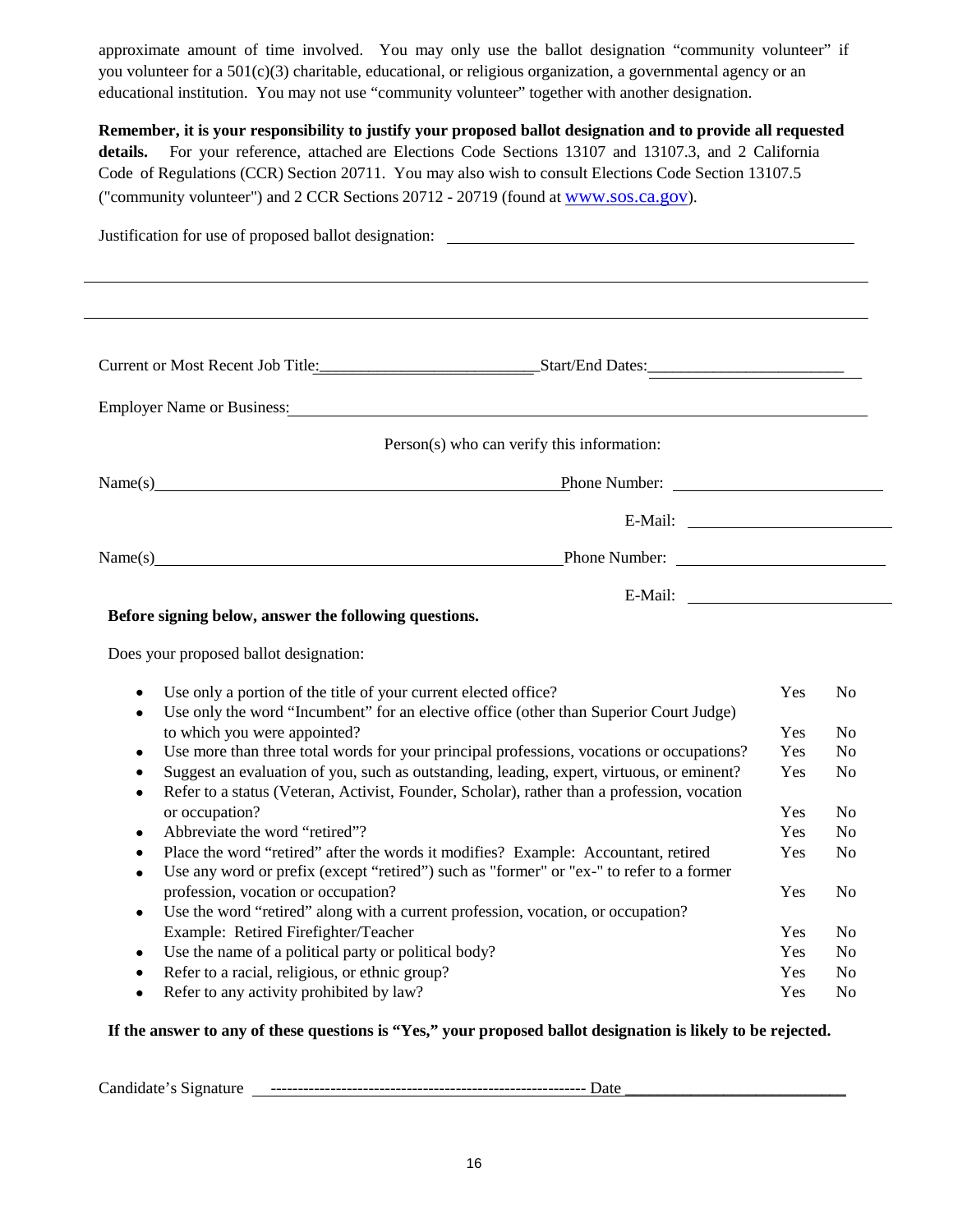For your reference, the relevant provisions of Elections Code section 13107 are reproduced below:

#### **13107.**

(a) With the exception of candidates for Justice of the State Supreme Court or Court of Appeal, immediately under the name of each candidate, and not separated from the name by any line, unless the designation made by the candidate pursuant to Section 8002.5 must be listed immediately below the name of the candidate pursuant to Section 13105, and in that case immediately under the designation, may appear at the option of the candidate only one of the following designations:

(1) Words designating the elective city, county, district, state, or federal office which the candidate holds at the time of filing the nomination documents to which he or she was elected by vote of the people, or to which he or she was appointed, in the case of a superior court judge.

(2) The word "incumbent" if the candidate is a candidate for the same office which he or she holds at the time of filing the nomination papers, and was elected to that office by a vote of the people, or, in the case of a superior court judge, was appointed to that office.

(3) No more than three words designating either the current principal professions, vocations, or

occupations of the candidate, or the principal professions, vocations, or occupations of the candidate during the calendar year immediately preceding the filing of nomination documents. For purposes of this section, all California geographical names shall be considered to be one word. Hyphenated words that appear in any generally available standard reference dictionary, published in the United States at any time within the 10 calendar years immediately preceding the election for which the words are counted, shall be considered as one word. Each part of all other hyphenated words shall be counted as a separate word.

(4) The phrase "appointed incumbent" if the candidate holds an office other than a judicial office by virtue of appointment, and the candidate is a candidate for election to the same office, or, if the candidate is a candidate for election to the same office or to some other office, the word "appointed" and the title of the office. In either instance, the candidate may not use the unmodified word "incumbent" or any words designating the office unmodified by the word "appointed." However, the phrase "appointed incumbent" shall not be required of a candidate who seeks reelection to an office which he or she holds and to which he or she was appointed, as a nominated candidate, in lieu of an election, pursuant to Sections 5326 and 5328 of the Education Code or Section 7228, 7423, 7673, 10229, or 10515 of this code.

 (b) Neither the Secretary of State nor any other elections official shall accept a designation of which any of the following would be true:

(1) It would mislead the voter.

(2) It would suggest an evaluation of a candidate, such as outstanding, leading, expert, virtuous, or eminent.

(3) It abbreviates the word "retired" or places it following any word or words which it modifies.

(4) It uses a word or prefix, such as "former" or "ex-," which means a prior status. The only exception is the use of the word "retired".

(5) It uses the name of any political party, whether or not it has qualified for the ballot.

(6) It uses a word or words referring to a racial, religious, or ethnic group.

(7) It refers to any activity prohibited by law.

(c) If, upon checking the nomination documents and the ballot designation worksheet described in Section 13107.3, the elections official finds the designation to be in violation of any of the restrictions set forth in this section, the elections official shall notify the candidate by registered or certified mail return receipt requested, addressed to the mailing address provided on the candidate's ballot designation worksheet.

(1) The candidate shall, within three days, excluding Saturday, Sunday, and state holidays, from the date he or she receives notice by registered or certified mail, or from the date the candidate receives actual notice of the violation, whichever occurs first, appear before the elections official or, in the case of the Secretary of State, notify the Secretary of State by telephone, and provide a designation that complies with subdivision (a).

(2) In the event the candidate fails to provide a designation that complies with subdivision (a) within the three-day period specified in paragraph (1), no designation shall appear after the candidate's name.

(d) No designation given by a candidate shall be changed by the candidate after the final date for filing nomination documents, except as specifically requested by the elections official as specified in subdivision (c) or as provided in subdivision (e). The elections official shall maintain a copy of the ballot designation worksheet for each candidate that appears on the ballot in the county for the same period of time as applied to nomination documents pursuant to Section 17100.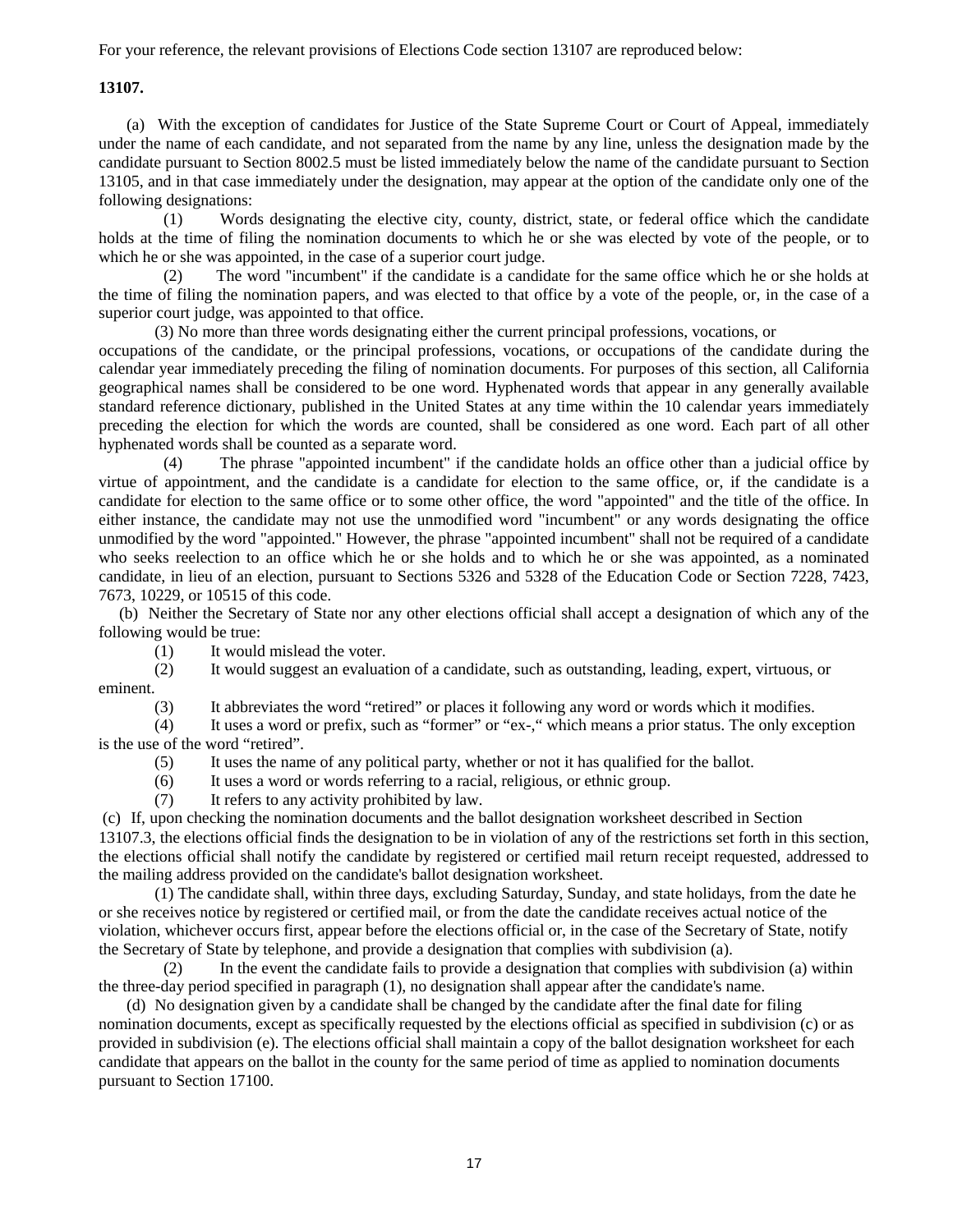(e) The designation shall remain the same for all purposes of both primary and general elections, unless the candidate, at least 98 days prior to the general election, requests in writing a different designation which the candidate is entitled to use at the time of the request.

For your reference, Elections Code section 13107.3 is reproduced below:

#### **13107.3.**

(a) A candidate who submits a ballot designation pursuant to subdivision (a) of Section 13107 shall file a ballot designation worksheet that supports the use of that ballot designation by the candidate, in a format prescribed by the Secretary of State.

(b) The ballot designation worksheet shall be filed with the elections official at the same time that the candidate files his or her declaration of candidacy.

(c) In the event that a candidate fails to file a ballot designation worksheet in accordance with subdivision (a), no designation shall appear under the candidate's name on the ballot.

For your reference, Elections Code section 13107.5 is reproduced below:

#### **13107.5.**

(a) A candidate's ballot designation as "community volunteer" shall constitute a valid principal vocation or occupation for purposes of subdivision (a) of Section 13107, if not otherwise in violation of any of the restrictions set forth in that section, and subject to the following conditions:

- (1) A candidate's community volunteer activities constitute his or her principal profession, vocation, or occupation.
- (2) A candidate is not engaged concurrently in another principal profession, vocation, or occupation.
- (3) A candidate may not use the designation of "community volunteer" in combination with any other principal profession, vocation, or occupation designation.
- (b) The Secretary of State shall by regulation define what constitutes a community volunteer for purposes of this section.

For your reference, 2 CCR 20711 is reproduced below:

#### **20711***. Ballot Designation Worksheet.*

(a) In order to facilitate review of a candidate's proposed ballot designation by the Secretary of State pursuant to Elections Code Section 13107, the candidate shall submit, at the time of filing his or her proposed ballot designation on the Declaration of Candidacy, a completed Ballot Designation Worksheet on a form provided by the Secretary of State.

(b) All Ballot Designation Worksheets filed with the Office of the Secretary of State or the county elections officials pursuant to this section shall be public records and shall be available for inspection and copying at the public counter of the Elections Division of the Office of the Secretary of State, Fifth Floor, 1500 11th Street, Sacramento, California 95814, or at the office of the applicable county elections official.

(c) The Secretary of State shall provide a master copy or copies of the Ballot Designation Worksheet to all elections officials responsible for providing and accepting the nomination documents for candidates in elections for offices certified by the Secretary of State. The Ballot Designation Worksheet shall request that the candidate proposing the ballot designation provide the following information:

(1) The candidate's name, home, business and mailing addresses, telephone numbers, e-mail address, if available, and fax number;

(2) A designation of the office for which the candidate is seeking election;

(3) The name, home, business and mailing addresses, telephone numbers, e-mail address, if available, and fax number of the attorney representing the candidate or for any other person to be contacted in the event the Secretary of State requires further information regarding the proposed ballot designation;

(4) The proposed ballot designation submitted by the candidate;

(5) The candidate may submit one or more proposed alternate ballot designations ranked in order of the candidate's preference;

(6) A brief statement identifying the factual basis upon which the candidate claims the proposed ballot designation and each proposed alternate ballot designation, including the following: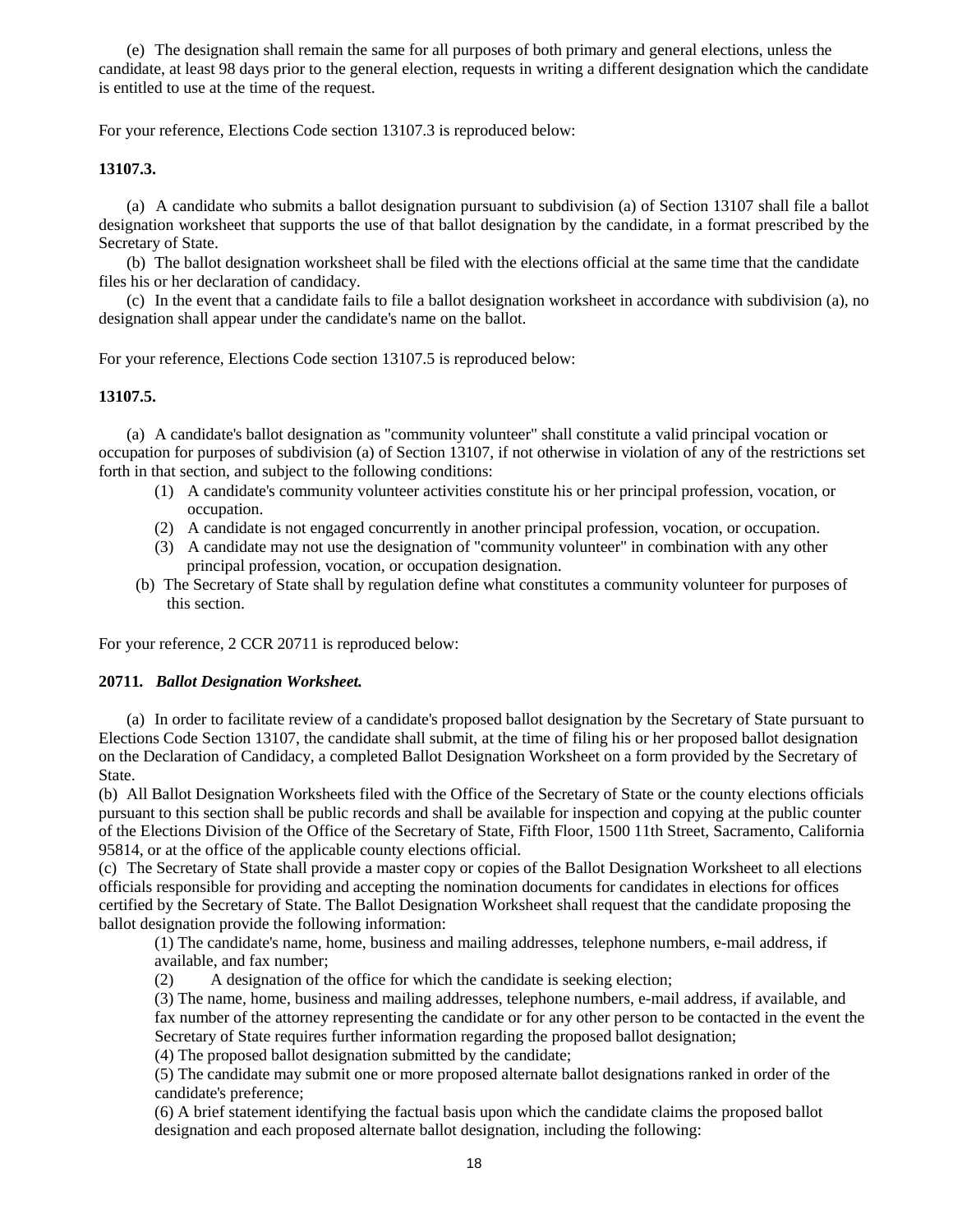(A) If the candidate holds elected office and is submitting his or her proposed ballot designation pursuant to Elections Code Section 13107, subdivisions (a)(1) or (a)(2), the candidate shall indicate the elective office he or she currently occupies and may attach a copy of his or her Certificate of Election;

(B) If the candidate is a judicial officer and is submitting his or her proposed ballot designation pursuant to Elections Code Section 13107, subdivisions (a)(1) or (a)(2), the candidate shall indicate the elective office he or she currently holds and may attach either (A) a copy of his or her Certificate of Election or (B) a copy of his or her commission or certificate of appointment, issued at the time the candidate was appointed to the judicial office which he or she currently occupies;

(C) If the candidate submits a ballot designation pursuant to Elections Code Section 13107, subdivision  $(a)(3)$ , the candidate shall indicate:

(i) The title of the position or positions which he or she claims supports the proposed

ballot designations, (ii) The dates during which the candidate held such position,

(iii) A description of the work he or she performs in the position,

(iv) The name of the candidate's business or employer,

(v) The name and telephone number of a person or persons who could verify such

information and,

(vi) A statement that the professions, vocations or occupations relied upon to support the proposed ballot designation constitute the primary, main or leading professions, vocations or occupations of the candidate, in accordance with the definition of the term "principal" as set forth at Section 20714, subdivision (b).

(D) If the candidate submits a ballot designation pursuant to Elections Code Section 13107, subdivision (a)(4), the candidate shall indicate the date on which he or she was appointed to the office for which he or she is an appointed incumbent.

(d) The candidate may attach or append any supporting documents or other exhibits to his or her Ballot Designation Worksheet which he or she believes support his or her proposed ballot designation. Such attached documents or other exhibits shall be deemed to be incorporated by reference as part of the candidate's Ballot Designation Worksheet and shall be considered as such by the Secretary of State.

(e) If a candidate requests a change of his or her ballot designation pursuant to Elections Code Section 13107(e), that request shall be accompanied by a Ballot Designation Worksheet.

19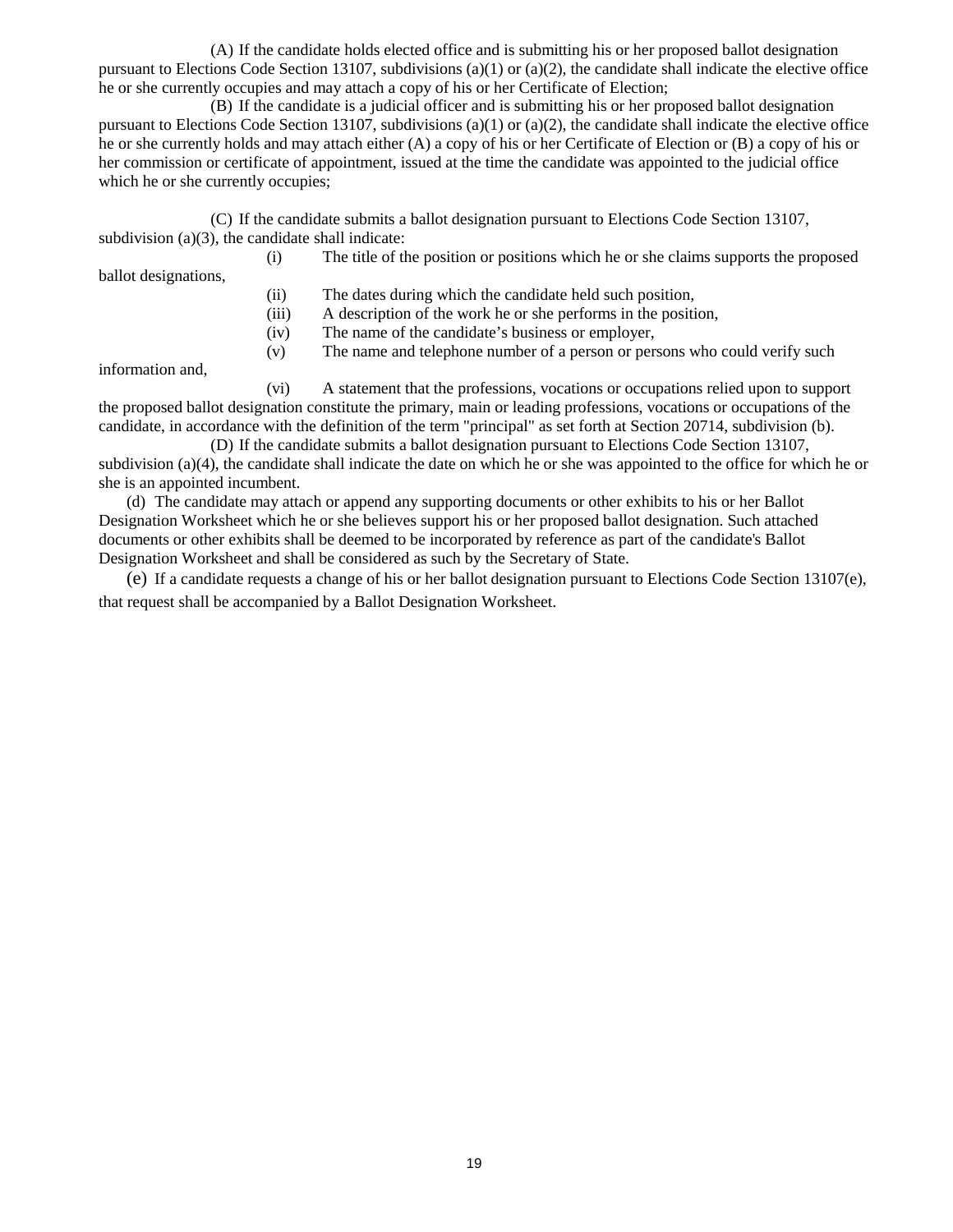## **CANDIDATE'S STATEMENT OF QUALIFICATIONS**

Proposition 34, Elections Code Sections 13307, 13311, 13313

Each candidate for **federal voter-nominated** elective office (U.S. Senator, Congressional Representative) may prepare a statement of qualifications to be included in the Sample Ballot Booklet and sent to every registered voter in the jurisdiction of the office. In addition, each candidate for **state voter-nominated** office (State Senate and Member of the Assembly) who accepts the expenditure limits will be allowed to have a Statement of Qualifications printed in the Sample Ballot Booklet.

The statement is optional and not a requirement for filing for the office.

Statements shall be filed in the Elections Division of the County Clerk-Recorder's Office. Candidates for a position requiring nomination papers shall file their statement at the time their nomination papers are filed.

The statement **MAY** include:

- Name, Age, Occupation of the Candidate
- A brief description (no more than 250 words of the candidate's education and qualifications expressed by the candidate in his/her own words (first person singular).

The statement **MAY NOT** include:

- The party affiliation of the Candidate.
- Membership or activity in any partisan political organizations.
- References to other candidates for that office or to another candidate's qualifications, character, or activities. The elections official shall not cause to be printed or circulated any statement that the elections official determines is not so limited or that includes any reference prohibited in this section. (E.C. §13308)

The statement must be **typed** and follow the format on the form. Boldface type, bullets, boxes, arrowheads, diamonds, asterisks, all capital letters, or underlining are not allowed.

Candidates must file a hard copy of the statement as well as submit the statement electronically. The statement should be set out in block style paragraphs in type of uniform size and darkness and with uniform spacing.

Obvious spelling errors will be corrected; however, the candidate should proof the statement very carefully for spelling, punctuation and grammar, as it will be printed as submitted.

The statement may be **WITHDRAWN**, by the candidate in writing, **BUT NOT CHANGED**, during the nomination period or the extension of the nomination period for non-incumbents only - and until 5:00 p.m. on the next working day after the close of the nomination period or the next working day after the close of the extension of the close of the nomination period for non-incumbents only.

Each candidate who files a statement of qualification will be required to pay an estimated deposit at the time the statement is filed to cover the cost of the printing and handling. The estimated deposit amount is an approximation of the actual cost and may be significantly more or less than the estimate, depending on the actual number of candidates filing statements. **Accordingly, the elections official is not bound by the estimate and will bill the candidate for additional actual expense or refund any excess amount paid depending on the final actual cost.**

The Candidate's Statement of Qualifications shall remain **confidential** until after the close of the nomination period and will be available for public examination for 10 days after the close of nominations. Any challenges to a statement must be made during this 10 day period. (E.C.§13313)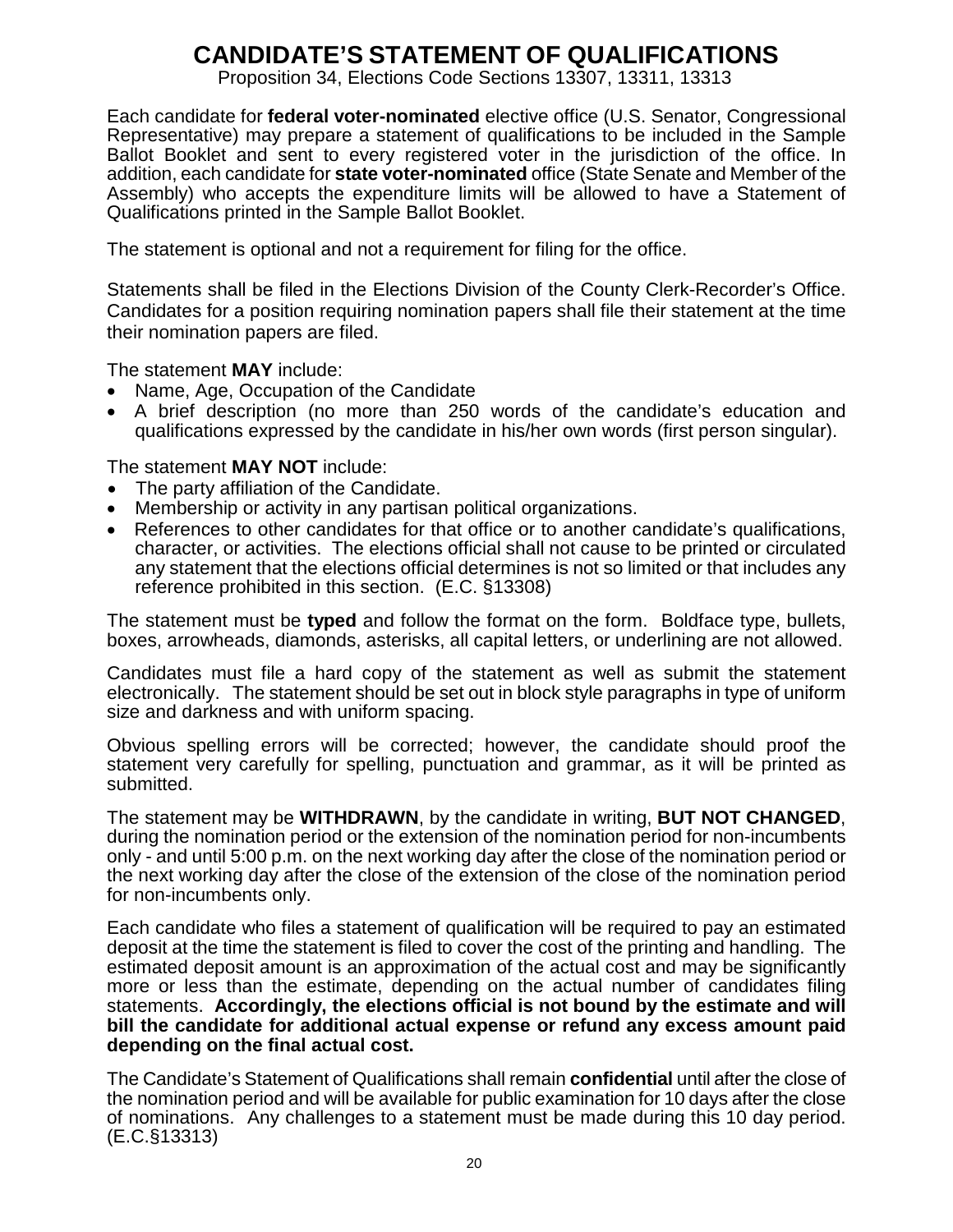## **SAMPLE STATEMENT OF QUALIFICATIONS**

Be aware that the number of carriage returns you use in the "Education and Qualifications" section of your statement will affect the layout of your text. It is recommended the candidate statements contain no more than twenty-five (25) lines and carriage returns. The Elections Official is not responsible for the correct typesetting of statements that must be reconfigured to comply with these guidelines.

Although "Occupation" is not restricted by ballot designation limitations and may be more descriptive, words exceeding one line will be shortened.

**NOTE:** In order to ensure that submitted text will fit in the limited quarter-page space, the following may occur:

- 1) Lists and enumerations will be wrapped as a single paragraph;
- 2) Multiple single sentence paragraphs will be wrapped;
- 3) Indented text will be run together as a sentence.

Candidates utilizing the guidelines and suggestions will make their candidate statements uniform, fair, and legible.

| STATEMENT OF CANDIDATE FOR                                                                                                                                                                                                                                                                                                                                                                                                                                                                                                                                                                                                                                                                                                                                                                                                                                                                                                                                                                                                                                                                                                                                                                                                     |  |  |
|--------------------------------------------------------------------------------------------------------------------------------------------------------------------------------------------------------------------------------------------------------------------------------------------------------------------------------------------------------------------------------------------------------------------------------------------------------------------------------------------------------------------------------------------------------------------------------------------------------------------------------------------------------------------------------------------------------------------------------------------------------------------------------------------------------------------------------------------------------------------------------------------------------------------------------------------------------------------------------------------------------------------------------------------------------------------------------------------------------------------------------------------------------------------------------------------------------------------------------|--|--|
| <b>OFFICE</b><br>Jurisdiction/District                                                                                                                                                                                                                                                                                                                                                                                                                                                                                                                                                                                                                                                                                                                                                                                                                                                                                                                                                                                                                                                                                                                                                                                         |  |  |
| <b>CANDIDATE NAME</b><br>Age: (Optional)<br>Occupation: Incumbent/Former Member Chamber of Commerce, Businessman, Former Chair<br>of the County Area Advisory Community                                                                                                                                                                                                                                                                                                                                                                                                                                                                                                                                                                                                                                                                                                                                                                                                                                                                                                                                                                                                                                                        |  |  |
| Education and Qualifications: Community Colleges provide educational opportunities for all<br>students.<br>Over the past four years we have been forced to make some very difficult decipions.<br>- I have always made decisions based on how we can best serve our students and District<br>during this time of economic uncertainty.<br>It has been my privilege to serve on the Questa College Board.<br>- I ask for your vote on November 6 <sup>th</sup> so Nat I can continue to support our faculty, staff and<br>administration to meet the needs of our students and business community of our District.<br>Since 1972 I have served at various times, the relowing SDO County and State organizations.<br><b>Playhouse Nursery School</b><br>PTA & Classroom Aid<br>SLO County Civil Service Commission<br>4H Leader<br>SLO County Board of Education<br>SLO County School Boards Association, Atascadero State Hospital Advisory Board, Friday<br>Night Live Board, Partnership for the Children Board, State Advisory Group on Juvenile Justice,<br>Grizzly Youth Academy. I have lobbied for public education at both the State and National<br>level.<br>Thank you for your continued support of Cuesta College. |  |  |
| STATEMENT OF CANDIDATE FOR<br><b>OFFICE</b><br>Jurisdiction/District                                                                                                                                                                                                                                                                                                                                                                                                                                                                                                                                                                                                                                                                                                                                                                                                                                                                                                                                                                                                                                                                                                                                                           |  |  |
| <b>CANDIDATE NAME</b><br>Age: (Optional)                                                                                                                                                                                                                                                                                                                                                                                                                                                                                                                                                                                                                                                                                                                                                                                                                                                                                                                                                                                                                                                                                                                                                                                       |  |  |
| Occupation: Incumbent, Former Member Chamber of Commerce, Businessman                                                                                                                                                                                                                                                                                                                                                                                                                                                                                                                                                                                                                                                                                                                                                                                                                                                                                                                                                                                                                                                                                                                                                          |  |  |
| Education and Qualifications: Community Colleges provide educational opportunities for all<br>students. Over the past four years we have been forced to make some very difficult decisions.<br>I have always made decisions based on how we can best serve our students and District<br>during this time of economic uncertainty.                                                                                                                                                                                                                                                                                                                                                                                                                                                                                                                                                                                                                                                                                                                                                                                                                                                                                              |  |  |
| It has been my privilege to serve on the Cuesta College Board. I ask for your vote on<br>November $6th$ so that I can continue to support our faculty, staff and administration to meet the<br>needs of our students and business community of our District.                                                                                                                                                                                                                                                                                                                                                                                                                                                                                                                                                                                                                                                                                                                                                                                                                                                                                                                                                                   |  |  |
| Since 1972 I have served at various times, the following SLO County and State organizations.                                                                                                                                                                                                                                                                                                                                                                                                                                                                                                                                                                                                                                                                                                                                                                                                                                                                                                                                                                                                                                                                                                                                   |  |  |
| Playhouse Nursery School, PTA & classroom aid, SLO County Civil Service Commission, 4H<br>Leader, SLO County Board of Education, SLO County School Boards Association, Atascadero<br>State Hospital Advisory Board, Friday Night Live Board, Partnership for the Children Board,<br>State Advisory Group on Juvenile Justice, Grizzly Youth Academy. I have lobbied for public<br>education at both the State and National level.                                                                                                                                                                                                                                                                                                                                                                                                                                                                                                                                                                                                                                                                                                                                                                                              |  |  |



# **INCORRECT FORMAT**